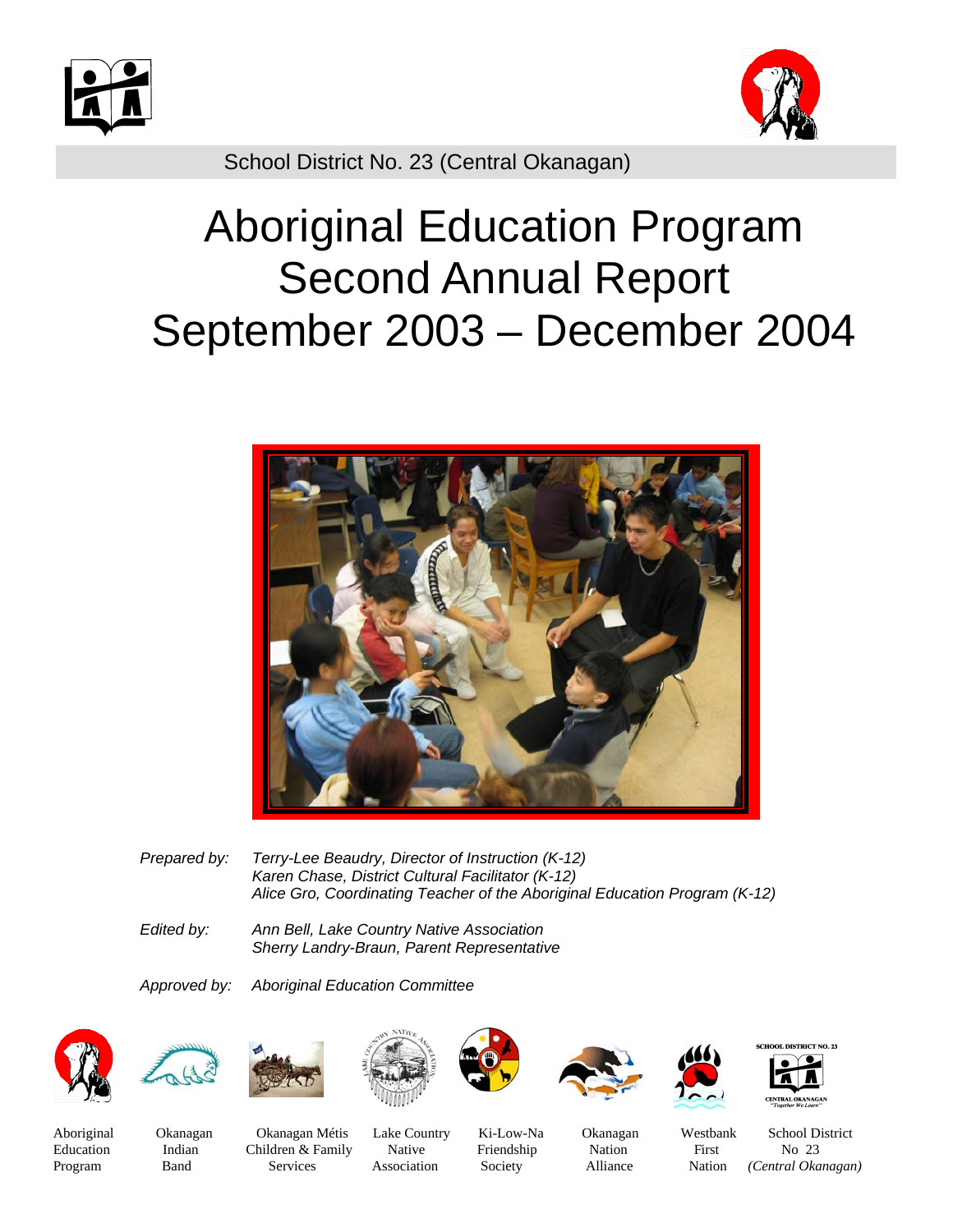# **TABLE OF CONTENTS**

| Goal #1: To Improve the level and standard of literacy and<br>$\blacksquare$<br>Goal #2: To improve the graduation rates of Aboriginal secondary<br>$\blacksquare$<br>Goal #3: To offer academic and counselling advocacy to<br>$\blacksquare$<br>Goal #4: To offer all learners an opportunity to gain a greater<br>$\blacksquare$ |
|-------------------------------------------------------------------------------------------------------------------------------------------------------------------------------------------------------------------------------------------------------------------------------------------------------------------------------------|
| <b>Report Card Data</b><br>Foundation Skills Assessment (FSA) Results<br><b>Aboriginal Student Graduation Results</b><br>Attendance Data<br>Discipline Data                                                                                                                                                                         |
| <b>Our Future Vision</b>                                                                                                                                                                                                                                                                                                            |
|                                                                                                                                                                                                                                                                                                                                     |
| Compact Defenses                                                                                                                                                                                                                                                                                                                    |

- *a. Terms of Reference*
- *b. Aboriginal Education Program Budget*
- *c. First Nations Student Advocate School Assignments*
- *d. Certified Education Assistant (CEA) School Assignments*

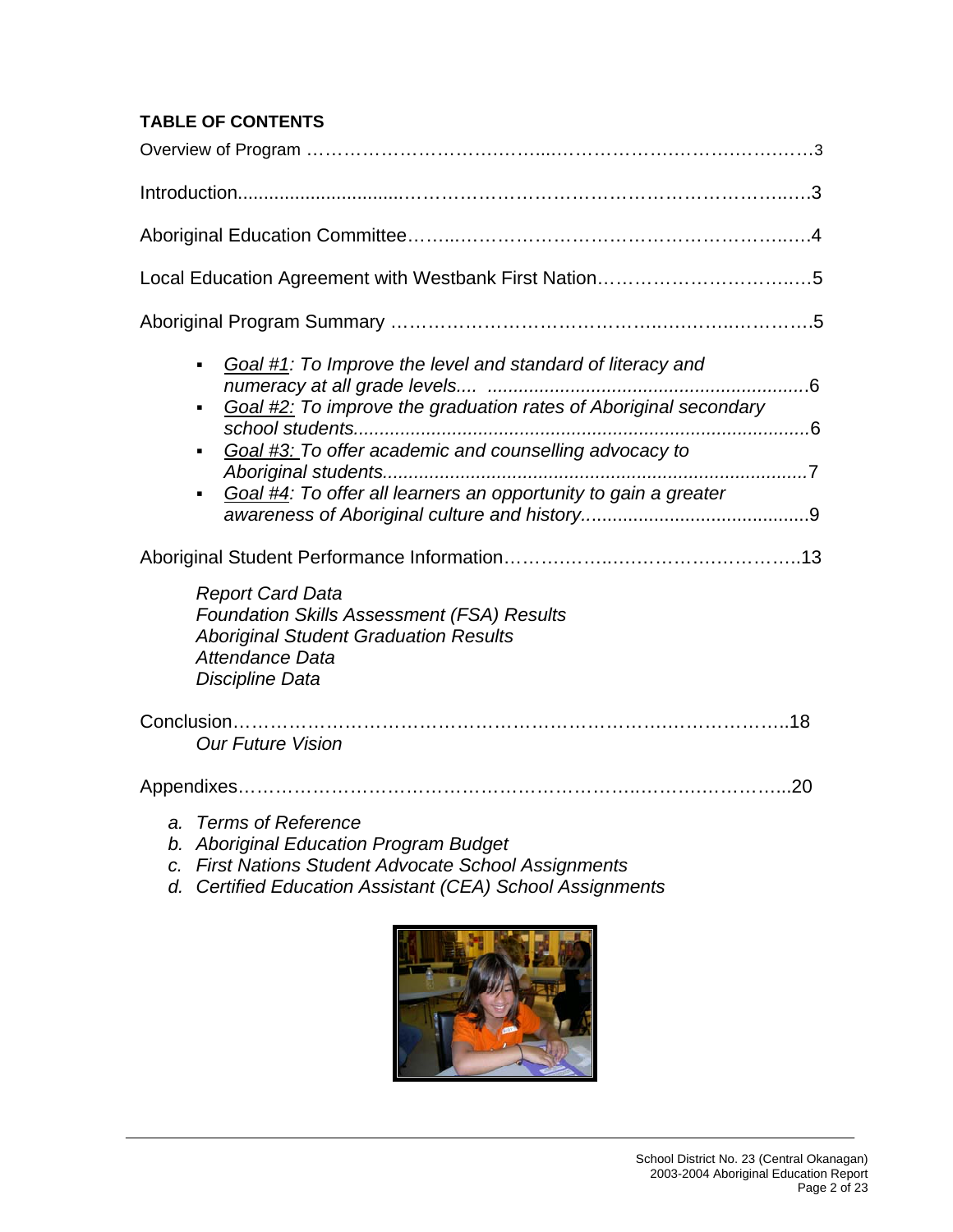# **Introduction**

The Aboriginal Education Program in School District # 23 is officially ten years old. On June 15<sup>th</sup>, 1994, the School District Board of School Trustees passed a motion to develop an Aboriginal Education Plan to be funded through targeted funding received from the Ministry of Education. All school districts in the province receive "targeted funding" which is used to enhance the education of Aboriginal students.

In 1994, the District's Aboriginal Education Plan provided for:

- 1. a Cultural Program staffed by one Cultural Facilitator and one Cultural Facilitator Assistant;
- 2. a Student Support Program staffed by six Aboriginal Student Advocates; and,
- 3. an Academic Assistance Program staffed by Certified Education Assistants (CEAs).

Since the Aboriginal Education Plan was first approved, the program structure (described above) has been continually enhanced following yearly reviews and input received from the Aboriginal Education Committee, school staff and the local Aboriginal communities.

## **Local Education Agreement with Westbank First Nation**

On March 1, 2002, the Board of School Trustees and Westbank First nation signed a Local Education Agreement which extends to August 2005.

Significant in this agreement is ongoing communication between School District staff, the Westbank First Nation Education Director and the staff of Sensisyusten House of Learning. The focus remained on working together to foster school success for students on the Nominal Roll.

During the 2003/2004 school year, teachers from Sensisyusten were invited to attend professional development in-services and transition meetings. Sensisyusten staff was also provided with the opportunity to access any of the District's instructional resources housed at Hollywood Education Services.

This agreement also provided for yearly adjustments *(January 31st each year)* to the Basic Education Tuition Fee paid to School District #23 by Westbank First Nation to reflect transfers between Sensisyusten and School District 23 schools.

A significant highlight of the 2003/2004 school year was to re-introduce the teaching of the Okanagan language. Okanagan Elder, Delphine Derrickson, was appointed in July 2004 as the Okanagan Language Teacher at Constable Neil Bruce Middle School.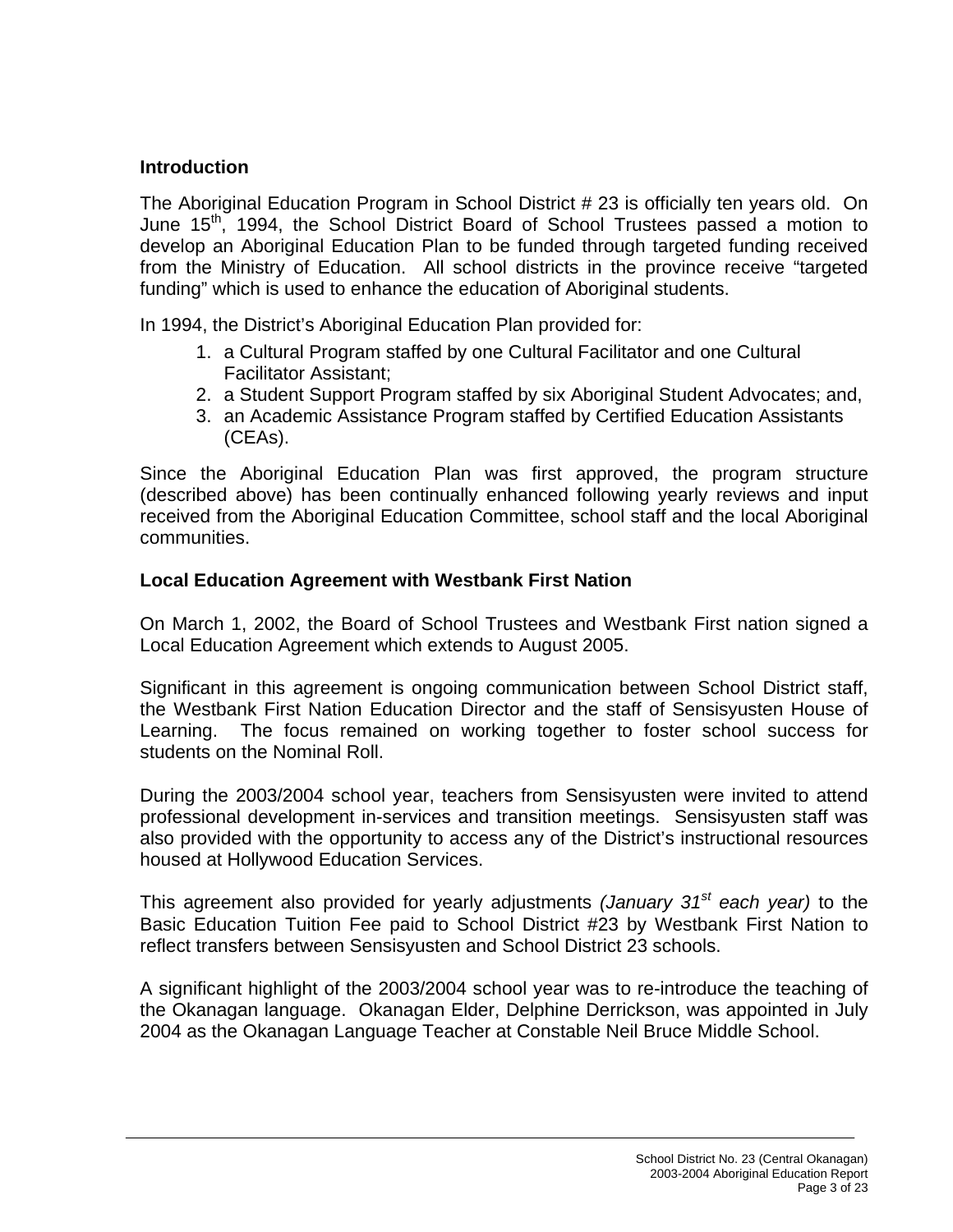# **Total Number of Students Identifying Themselves as Aboriginal**

In 2004, seven percent of the total student population claimed Aboriginal ancestry. The District's Aboriginal students represent over 61 Bands and Nations from across Canada including status, non-status, Inuit, and Métis. Approximately, 10% of the District's Aboriginal students are from the Okanagan Nation and approximately 14% live on reserve.



Increased student enrolment has resulted in the hiring of more Advocates and CEAs. In 2004, the District expanded tutorial support for secondary-aged students to improve performance in academic subjects. Additionally, some students received the benefits of an extended instructional day. As evidenced in the following report, elementary Aboriginal students are scoring incrementally better in local and Provincial Foundation Skills assessments. School attendance has improved and several middle/secondary Aboriginal students have assumed student leadership roles in their schools. The graduation success rate has also steadily increased.

# **Highlights of the 2003/2004 school year include:**

- Significant improvement of Aboriginal student achievement in local and Provincial assessments
- Improved graduation success rate
- Increased awareness and requests by teachers for Aboriginal Culture Program presentations to integrate into their lessons
- Increased involvement of the Aboriginal Education Committee (AEC) in program planning and decision making
- Strengthened partnerships with Community Agencies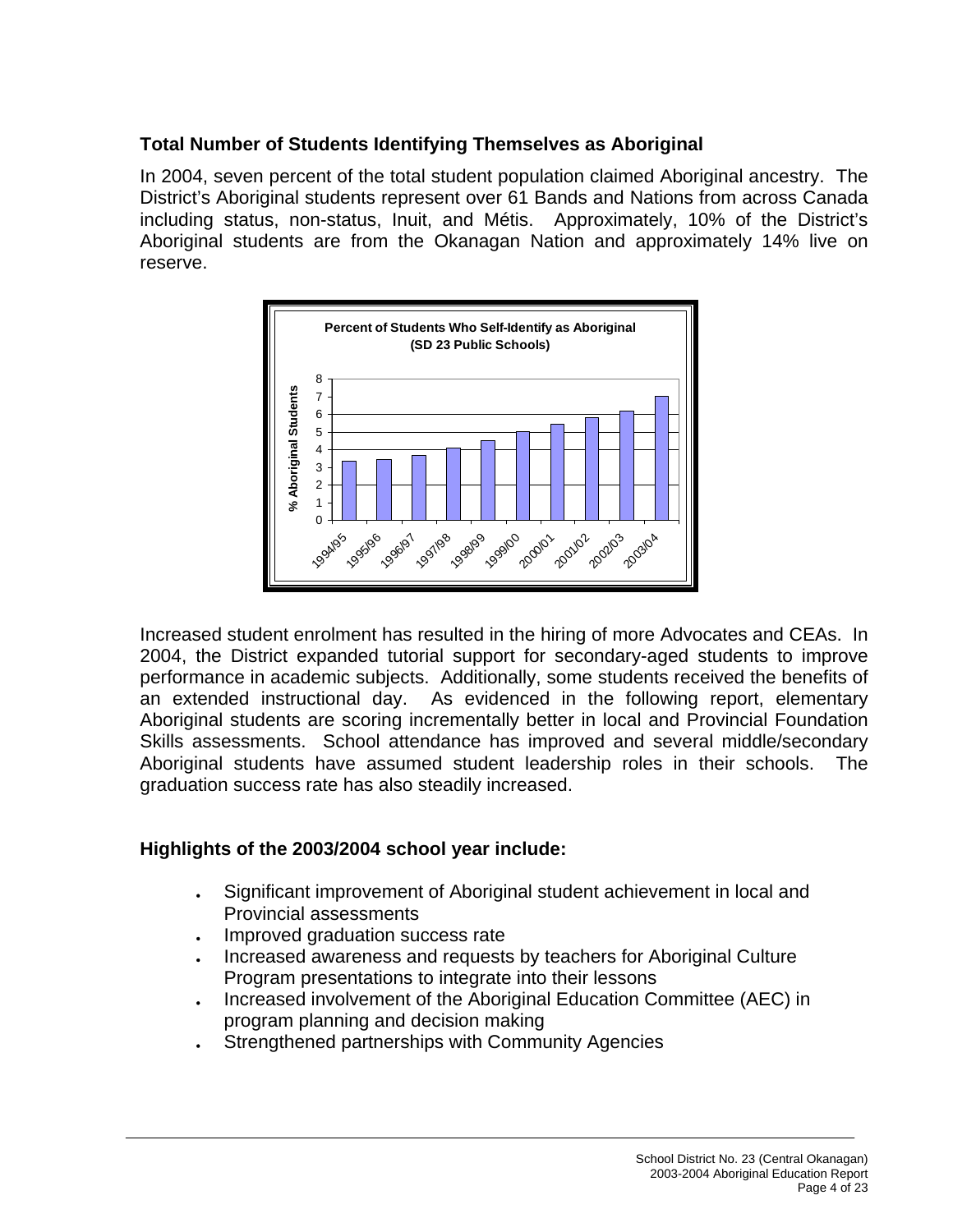# **Aboriginal Education Committee**

The Ministry of Education mandates each school district to integrally involve the Aboriginal communities in the planning and delivery of the local Aboriginal Education Program. The District's Aboriginal Education Committee (AEC) met monthly with the mandate to implement the Terms of Reference (see appendix a). Monthly meetings were chaired by either Raf De Guevara, Council Member from Westbank First Nation or Pauline Terbasket, Executive Director of the Okanagan Nation Alliance. The committee provided ongoing input into program planning. In preparation for the development of a local Enhancement Agreement, the committee recommended an external review of the District's Aboriginal Education Program. The Board of Trustees supported the AEC's recommendation and a "Call for Proposals" was prepared in the spring of 2005.

# **Aboriginal Education Committee Membership**

During 2003/2004, School District #23's Aboriginal Education Committee (AEC) was comprised of the following members:

| <b>Westbank First Nation</b>           | Denise Clough, Raf De Guevara, Margaret Eli |
|----------------------------------------|---------------------------------------------|
| Okanagan Indian Band                   | Jon Spotted Eagle                           |
| <b>Okanagan Nation Alliance</b>        | Pauline Terbasket                           |
| Ki-Low-Na Friendship Society           | Edna Terbasket, Marcel Aubin                |
| Okanagan Métis Children and            | <b>Kelly Kubik</b>                          |
| <b>Family Services</b>                 |                                             |
| <b>Lake Country Native Association</b> | Ann Bell                                    |
| <b>Aboriginal Parents</b>              | Sandra Lynxleg, Tic Williams                |
| School District #23                    | Moyra Baxter, Terry-Lee Beaudry             |

# **Aboriginal Education Program Goals**

This report is organized to reflect the initiatives taken to address the following goals of School District #23's Aboriginal Education Program:

- 1. To improve the level and standard of literacy and numeracy at all grade levels.
- 2. To improve the graduation rates of Aboriginal secondary school students.
- 3. To offer academic and counselling advocacy to Aboriginal students.
- 4. To offer all learners an opportunity to gain a greater awareness of Aboriginal culture and history.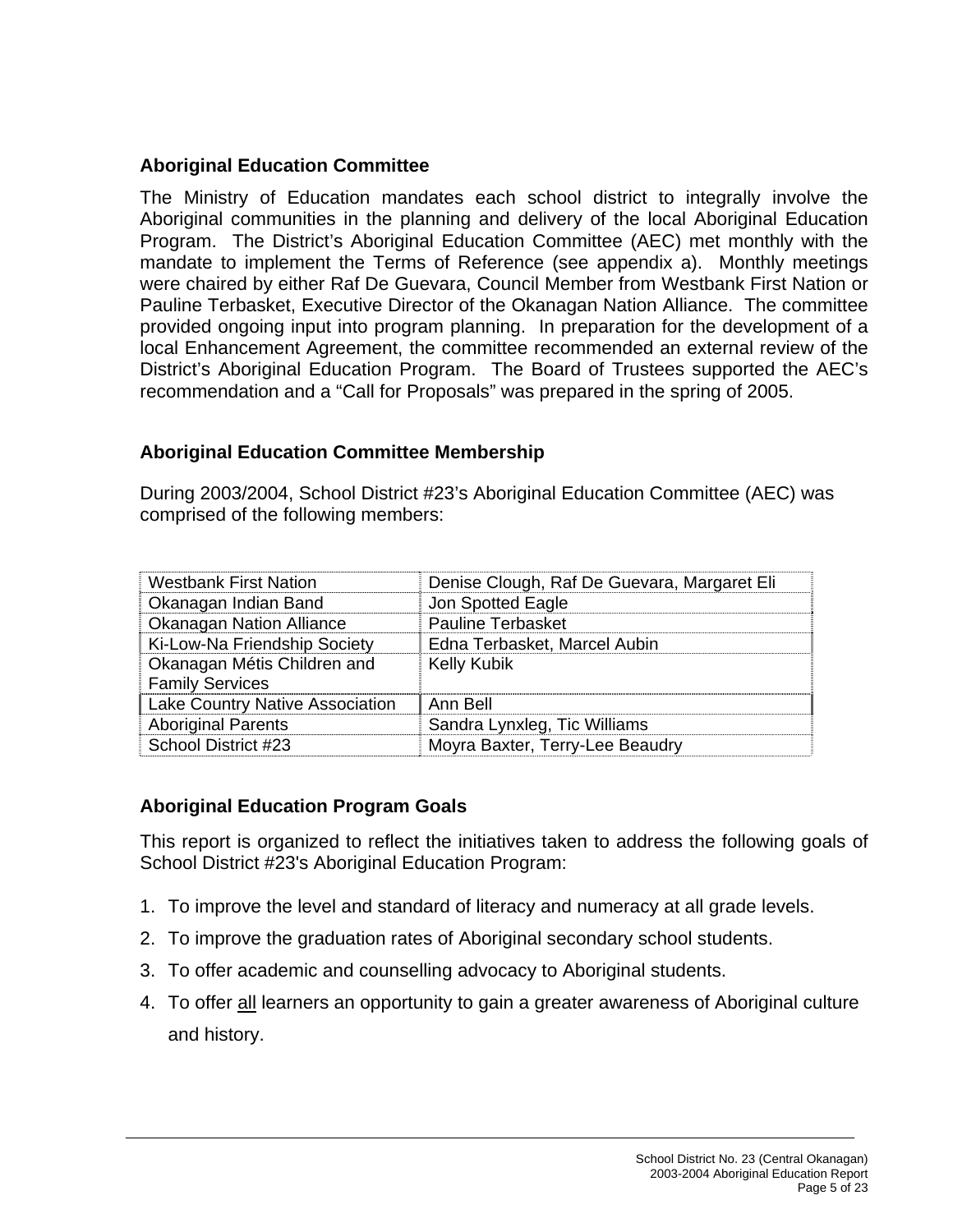# **Goal #1: To improve the level and standard of literacy and numeracy at all grade levels.**

# Certified Education Assistants

Aboriginal students in elementary and middle schools, requiring additional academic assistance, received support from the school's Aboriginal student CEA. CEAs worked under the direction of the learning assistant and classroom teachers in the school to improve student performance.

Across the district, a total of 53 Aboriginal student CEAs *(13.5 FTE)* provided service to 616 students.

## Secondary School Tutoring Program

To assist secondary school students in their challenging academic courses, highly qualified certified teachers were hired to staff an ongoing tutoring program. Students were able to access the tutor on a drop-in or regular basis for assistance with their academic subjects. Students were assisted with their assignments in order to prepare for final exams, particularly the Provincial government exams. This resulted in increased participation rates in government examinable courses, and improved test scores.

## Homework Clubs

Sixty percent of the District's elementary and middle schools offered either a "before school" or "after school" Aboriginal Homework Club. Academic support was offered by advocates, learning assistant teachers, and certified education assistants. Students received assistance with their organization, study skills, homework and test preparation.

# **Goal #2:**

# **To improve the graduation rates of Aboriginal secondary school students.**

The goal of the Aboriginal Education Program is to increase the number of Aboriginal graduates. Throughout their school years, our students have been provided with a range of activities and opportunities to reach this goal. The following are examples of activities offered in 2003/04:

#### Transition Gatherings

Students who are transferred from elementary to middle school and from middle to secondary school are sometimes overwhelmed by the changes in their school environments. To facilitate these challenges, the advocates arranged for "Transition Gatherings" in May and June to introduce students to their new schools, new schoolmates, and new advocates. Students were also contacted by their new advocates in August, prior to school opening, to ensure that they were ready for their new school environments.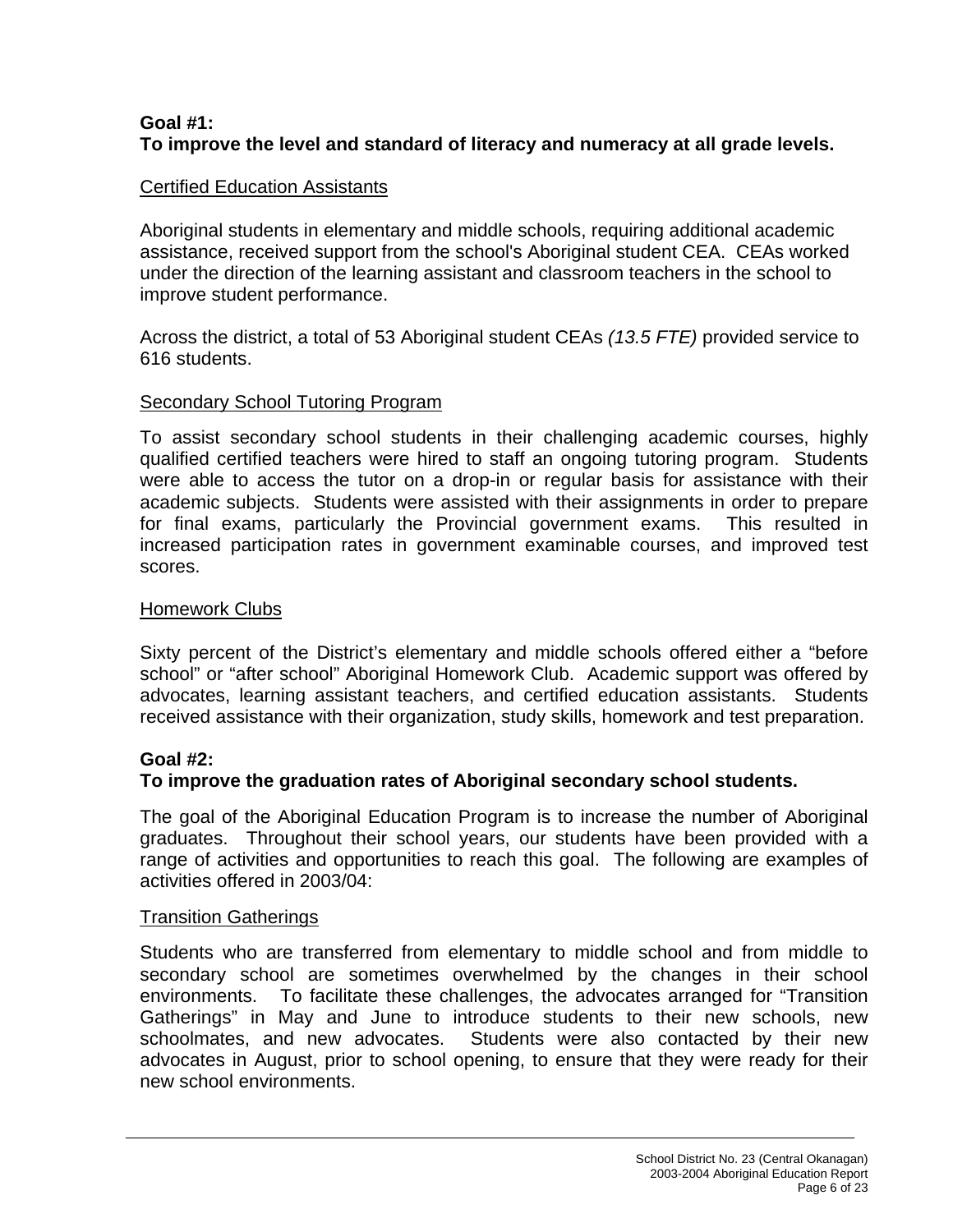# The Regional Youth Conference "Teen Survival"

On October 23, 2003 one hundred middle and secondary students traveled to the Vernon Lodge for the first Regional Youth Conference. The conference, hosted by the Vernon School District, was planned in consultation with students and their support workers from all of the Districts in the region. "Teen Survival" was the theme chosen by the students and all the workshops were based on the concept of gaining the skills needed for the future. The keynote address and the workshop presenters were the responsibility of S.D. #23 Aboriginal cultural facilitator and coordinating teacher. Funding was provided by the Okanagan Mainline Regional Committee.

## Aboriginal Career Fair

On May 5, 2004 over one hundred grade 9 and 10 students, with their advocates, attended the Tenth Annual Aboriginal Career Fair at Okanagan University College. The career fair offers an opportunity for students to meet with 75 to 100 presenters on the wide range of career opportunities available and also to participate in cultural activities.



## Graduation Celebration



High school graduation is the goal of the Aboriginal Education Program, and we celebrated the success of 87 students on May 20, 2004. Four hundred students, parents and friends attended an honor banquet in the Student Services Building of Okanagan University College in recognition of this achievement. Westbank First Nation, Okanagan Indian Band, the Ki-Low-Na Friendship Society, the Kelowna Métis Association, the Okanagan Métis Children & Family Services, and Lake Country Native Association joined us in congratulating these successful students and their supporters.

*Krystal Pierre performing at her Graduation celebration.* 

# **Goal #3: To Offer Academic and Counselling Advocacy to Aboriginal students**

#### Aboriginal Student Advocates

The advocates are the "front-line" workers in our program, providing the cultural connection and the emotional support where needed. Each student with Aboriginal ancestry was provided an Aboriginal student advocate. The advocate served as a link between home and school and, where appropriate, facilitated connections to the student's Aboriginal culture.



2003-2004 Aboriginal Education Report Page 7 of 23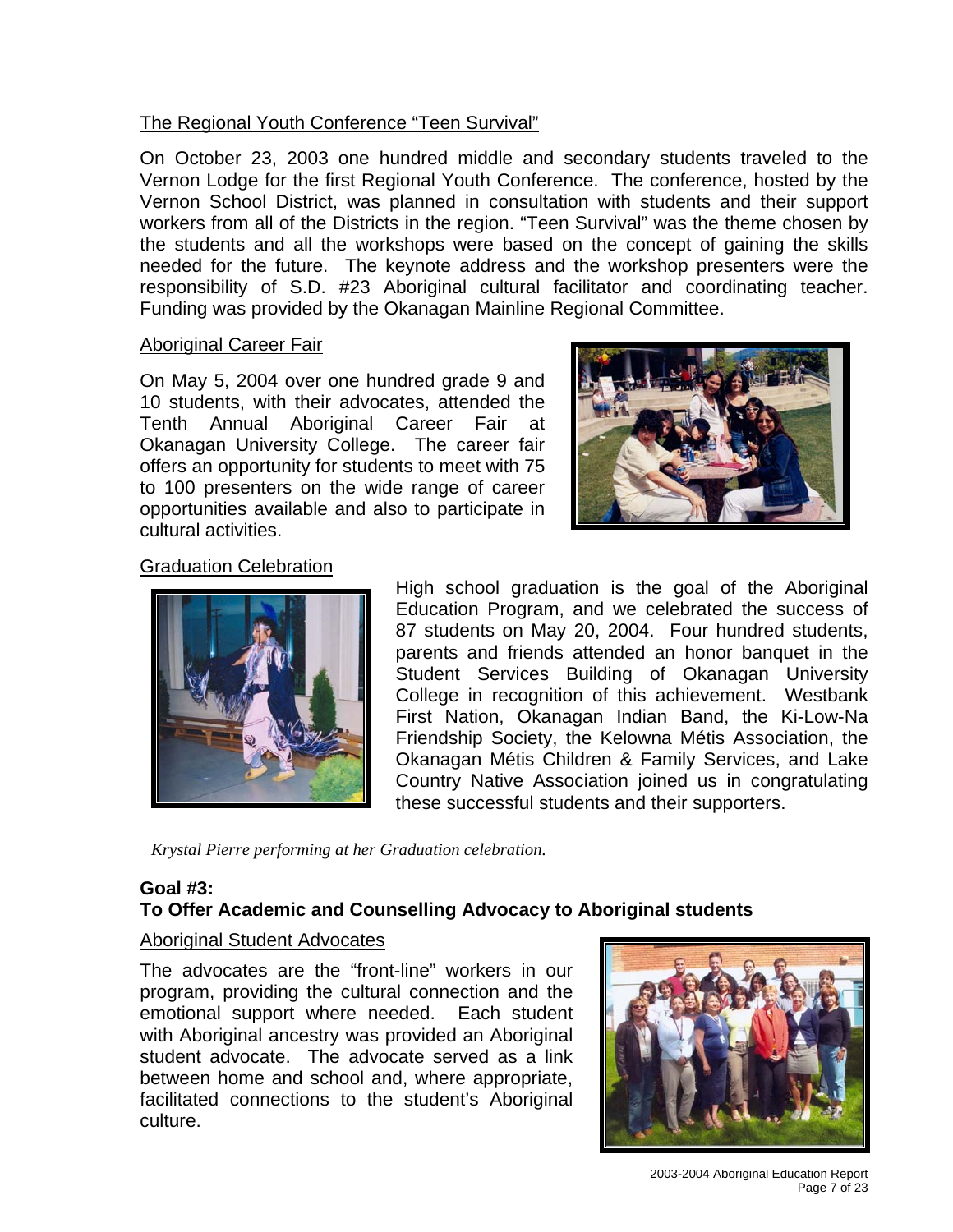Goal setting, career planning and specific problem solving in consultation with the student's family and community were made available through the Advocate. In 2002 - 2003, there were 16 advocates in the District.

*"I thought you might like an update on what I've been doing for the past few years. Last year I fell into the wrong crowd and I skipped a lot so I got sent to Storefront and only passed a few Grade 10 courses. But now I'm back in school. I'm very proud to say that I'm working hard and hoping to catch up and grad with the rest of my class........ I feel so much happier and healthier....Thanks for all your help with my problems. It has really paid off. I am so healthy now and I am so happy."* 

*-recent note to a middle school advocate from a former student*

#### Safe Community Event

On October 31, 2003 thirty students from the Westside schools and their advocates were picked up by Westbank First Nation's bus to join in with the students and parents of Sensisyusten School for a community safety walk. After walking through the community in a safe and orderly way, they were given lunch, along with instructions about personal safety during Hallowe'en and at other times.

#### National Addictions Awareness Week "Walk in Balance"

On November 21, 2003 thirty elementary students with their advocates joined the participants at the Ki-Low-Na Friendship Society in a "Walk in Balance" procession through the streets of downtown Kelowna. Emphasizing the balance provided by the traditional medicine wheel, speakers reminded students of the importance of maintaining a healthy life style.

#### National Aboriginal Day Celebration

On June 21, 2004 over fifty elementary students with their Advocates participated in National Aboriginal Day events at the Ki-Low-Na Friendship Centre. They were treated to interactive sessions of art, stick games, and story telling. Lunch was provided and the students were able to celebrate with other Aboriginal students from across the District. Funding for this event was provided by the Aboriginal Education Program of S.D. #23.

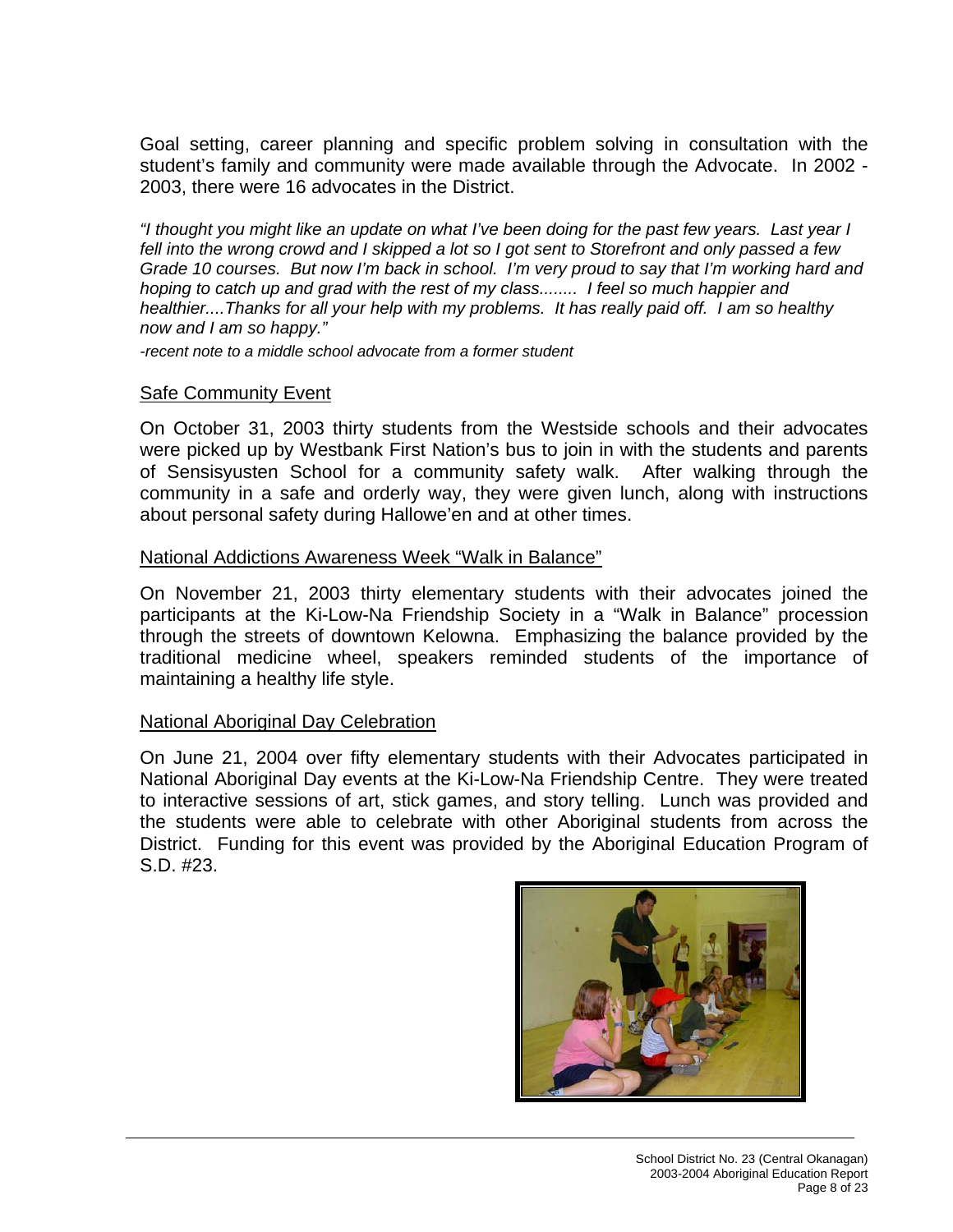# **Goal #4:**

## **To offer all learners an opportunity to gain a greater awareness of Aboriginal culture and history.**

This goal was mainly addressed by the Aboriginal Cultural Program. By seeing positive role models in their schools who presented accurate, authentic Aboriginal perspectives, Aboriginal students were able to validate their own identity. All students gained knowledge and a better understanding of the history and culture of the Okanagan and other Aboriginal people. Teachers also became learners and gratefully welcomed presenters to their classrooms.

#### Youth Conference Presentations

Aboriginal secondary student leaders had two opportunities to work with the teachers of the Central Okanagan Teachers Association to promote social justice in our schools.

- 1. On October 29, 2003 a team of eight Aboriginal secondary students presented a workshop, "With Own Voices" to SCOPE: a Social Justice conference of middle school students from across the District. This workshop, which introduced teenagers to the understanding of equality through the medicine wheel, was developed by the students under the guidance of the cultural facilitator. By delivering their presentation three times, they were able to share their experiences with approximately 90 students that day! The mostly non-Aboriginal participants rated this workshop as a highlight of the day.
- 2. On February 25, 2004 a team of ten Aboriginal secondary students presented a workshop to "Care and Make it Fair", a Social Justice conference for elementary aged students across the District. Under the leadership of the cultural facilitator, they offered the teachings of the medicine wheel through an interactive, dynamic activity. By sharing their own experiences, our students were able to provide participants with ideas of how they could initiate social justice projects in their own schools.

#### Out-of District Presentations

In the Fall of 2004, four secondary Aboriginal student leaders, who presented at the local youth conferences, travelled to Vancouver to make a presentation to teachers at the Aboriginal Teachers Association Conference at the UBC Long House. They described how they developed their student workshops and gave teachers a sample of some the activities that they used with the students.

This presentation was so well received that the panel was invited to return to Vancouver to present three workshops and a full school assembly at Queen Alexandria Elementary school in Vancouver. The students were given the responsibility of planning and delivering most of these presentations under the guidance of the cultural facilitator and coordinating teacher.



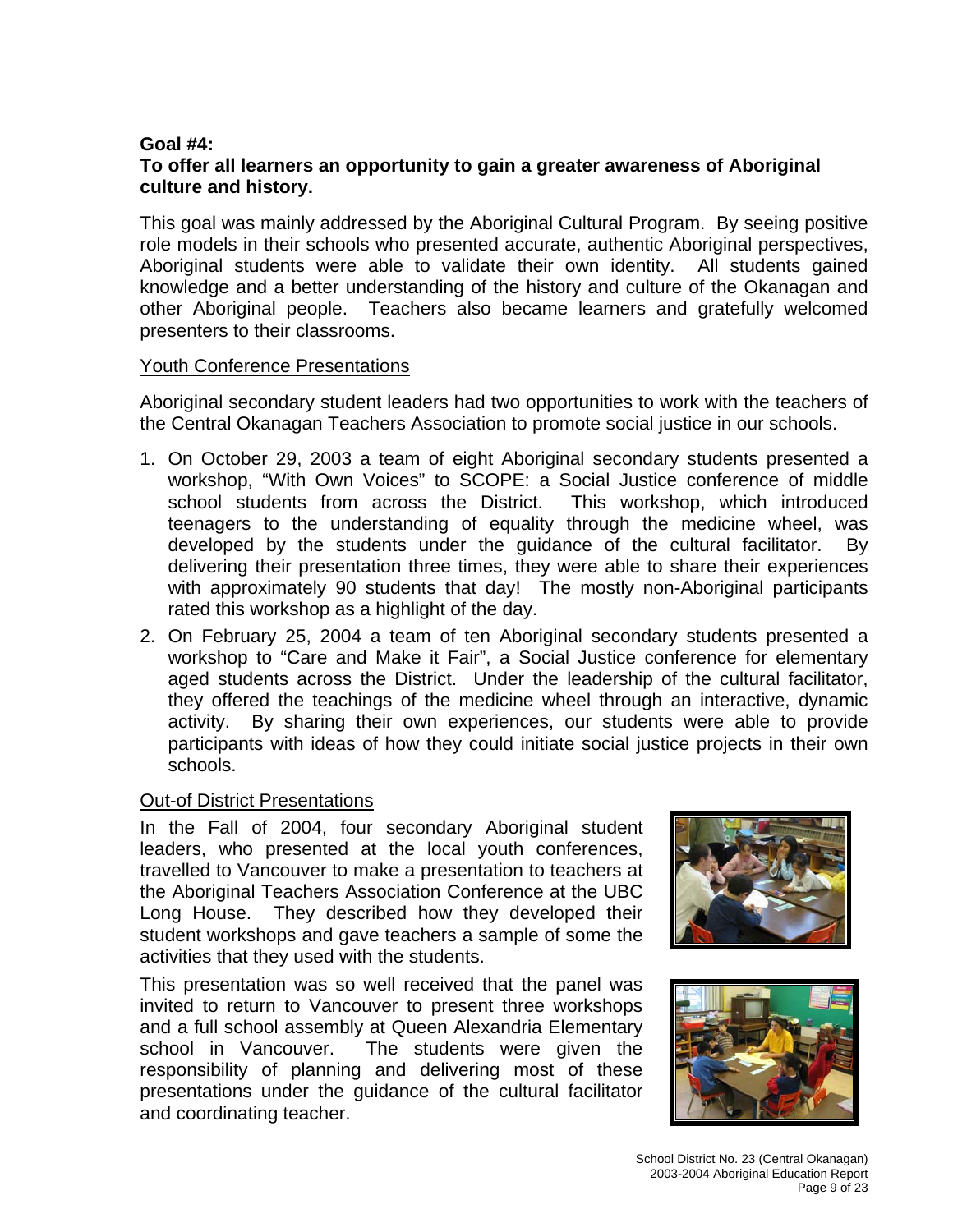# Siya: Year End Celebration

This annual celebration at the Sensisyusten House of Learning was another opportunity for the S.D. #23 Aboriginal Cultural Program to work collaboratively with Westbank First Nation. Ninety Aboriginal students from our elementary schools, along with their advocates, joined students from surrounding band and private schools to witness traditional ceremonies, to powwow dance, and to celebrate the "Siya". This celebration was jointly funded by Westbank First Nation and the S.D. #23 Aboriginal Education Program.





# Okanagan Language and Culture Course

Upon the request of several parents, the District began exploring the possibility of offering an Okanagan Language and Culture course in two Westside schools. Meetings with Westbank First Nation Chief and Council, School Administration and interested community members resulted in a recommendation to the Westbank First Nation for their endorsement.

In Fall of 2004, the first Okanagan Language and Culture course commenced at Constable Neil Bruce Middle school. This course, open to any students in grade 8 and 9, was sponsored by the vice-principal and taught by Okanagan Elder, Delphine Derickson. Students welcomed the opportunity to learn more about the Okanagan people and to begin to learn the language. The Cultural Program supported this class with guest presenters that offered "hands on" activities to augment the curriculum.

#### Kelowna Museum

An ongoing relationship with the Kelowna Museum provided unique learning opportunities for grade 4 students across the District. The B.C. Aboriginal Peoples curriculum was enhanced by a visit to the Kelowna Museum to view the Interior Salish materials and learn more about local history. The Aboriginal Culture program provided a presenter for each of these visits, to ensure that an authentic Aboriginal voice be part of the session. In all, 44 presentations were made in school year 2003/2004. An additional 30 presentations were made in Fall 2004.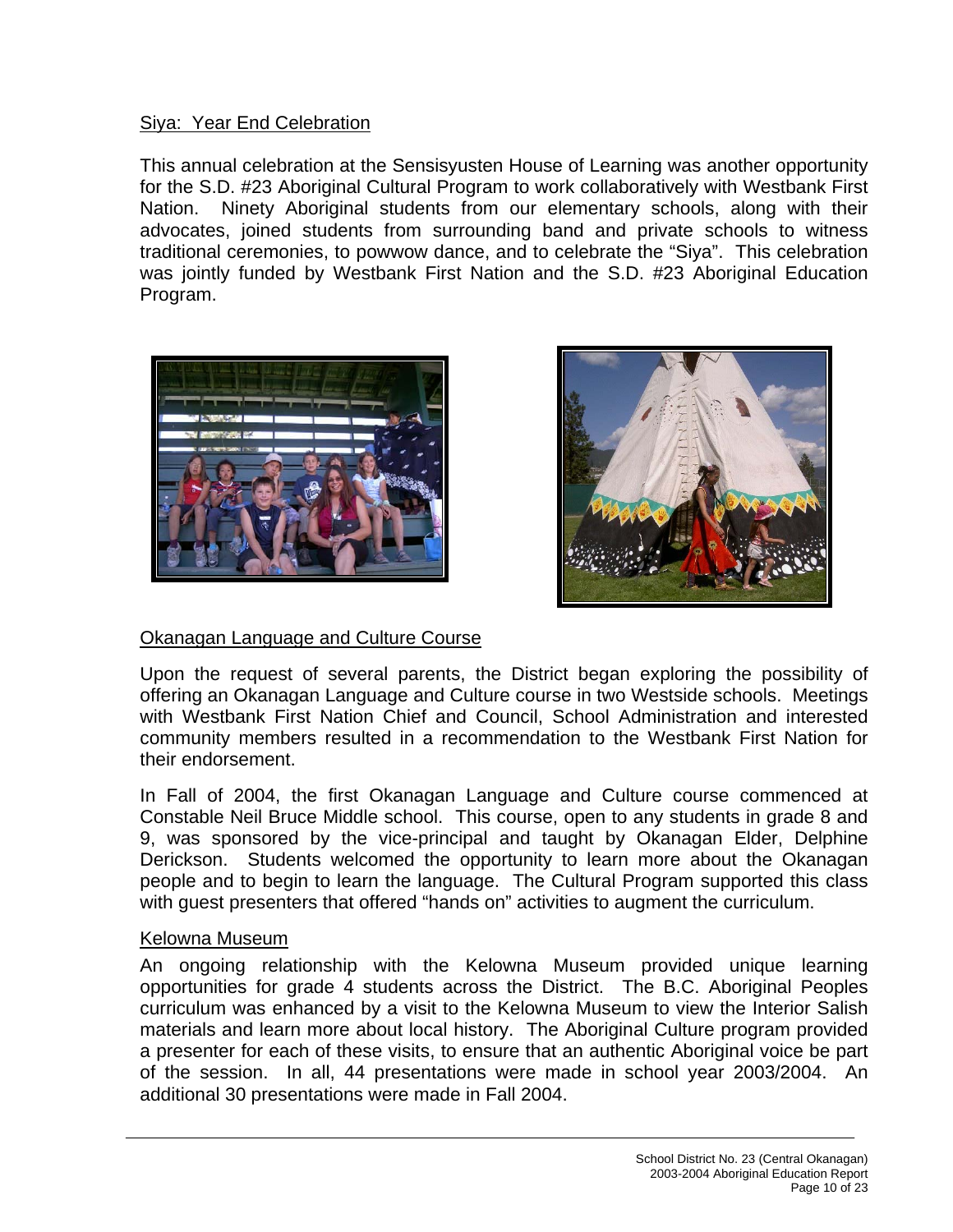## First Nations Studies 12

This provincially approved elective course was successfully offered at Mt. Boucherie Secondary, Kelowna Secondary, and Rutland Secondary Schools. Under the direction of the Aboriginal cultural facilitator, local Aboriginal presenters offered cultural and historical content to augment the lessons provided by the classroom teachers. To assist these teachers with their presentation of local knowledge and culture, the Aboriginal cultural facilitator and coordinating teacher invited First Nation Grade 12 teachers to the Aboriginal Education Centre for two in-service workshops in 2003/04. In the Fall of 2004 another half-day session was provided to review the Provincial Exam for this course.

## Curriculum Support

A major focus of the Aboriginal Cultural Department is to assist classroom teachers to incorporate relevant and accurate Aboriginal content in their lessons, across the curriculum. During the 2003/04 school year, 215 presentations in 38 different schools were made to classes from Kindergarten to grade 12, in subjects from music to mathematics! In the Fall of 2004, an additional 74 presentations were made.



# Cultural Awareness Days

Large-scale Cultural Awareness Days, organized by the Cultural Department, were held at Davidson Road Elementary, George Pringle Elementary, Rutland Elementary, Helen Gorman Elementary, Dr. Knox





Middle and Constable Neil Bruce Middle School.

The purpose of Awareness Days is to provide a significant number of the students in the school with a better understanding and appreciation of Aboriginal history and culture. To make these days truly meaningful, the Cultural Department worked closely with the schools to ensure that the students were prepared for the event. Background information, protocol requirements and various lesson plans were made available prior to these celebration days.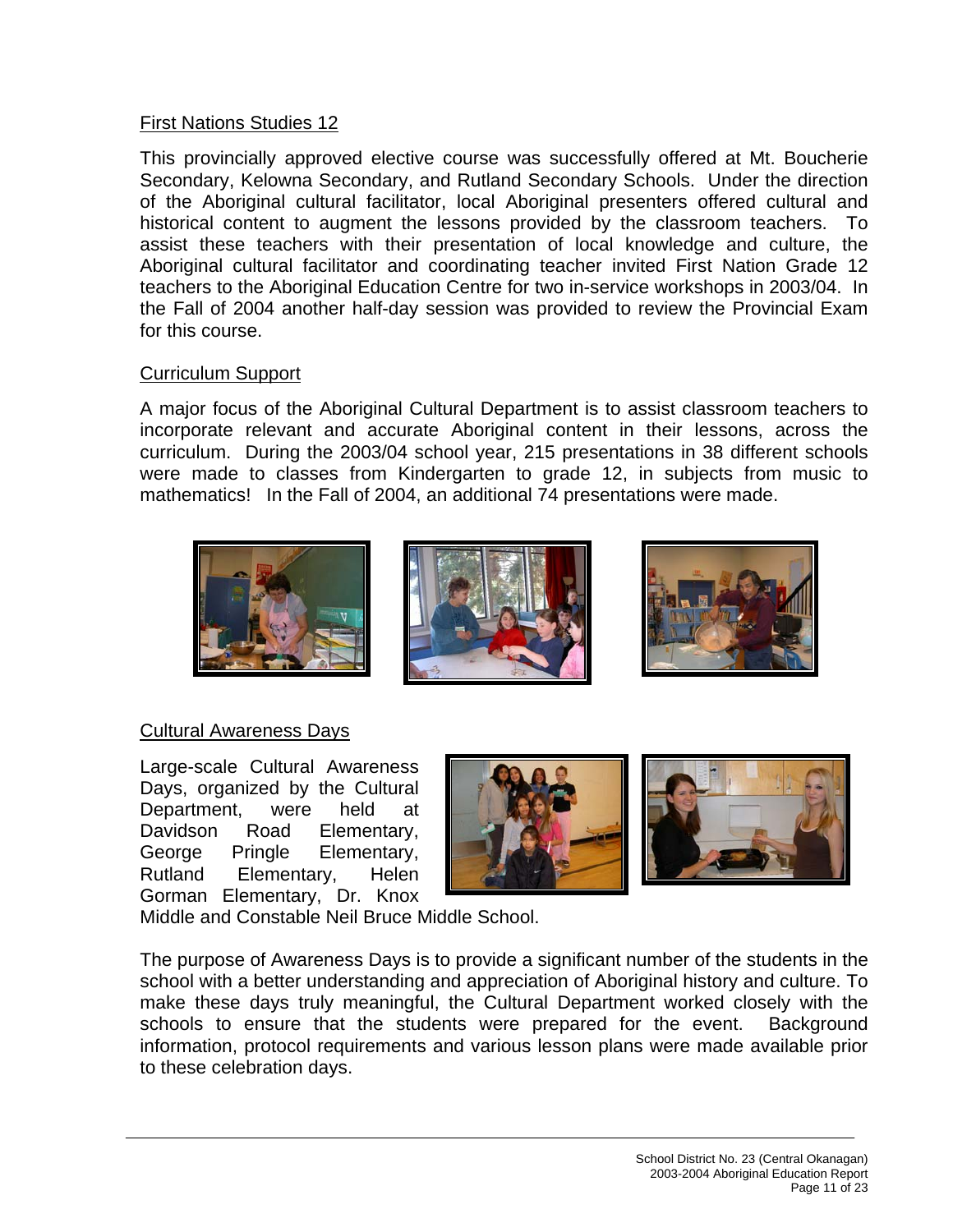A variety of Aboriginal Nations were represented in workshops which included a balance of activities related to the Circle of Life. Students were able to participate in two to three different sessions. Topics included ethnobotany, traditional games, Circle of Life, and various art forms. Awareness Days begin and end with traditional opening and closing ceremonies.



## Artist in Residence Program

A unique opportunity was made available to students at Rutland Senior Secondary School by the Aboriginal Cultural Program. John Yeltazie, a Haida carver, offered his expertise as an artist in residence at Rutland Senior Secondary. By donating a large pole of yellow cedar to the project, he was able to teach students the elements of design and to carve an Aboriginal artistic expression. Students were invited to work on the large carving as a group project, which eventually was installed as a permanent art piece in a prominent location in the school foyer.

On September 23, 2004, "N'ha'a'itk" was officially unveiled in a ceremony conducted by members of Westbank First Nation. It was erected in a place of honour on a specially constructed pedestal in the foyer of the school. As a gesture of good will and friendship, Westbank First Nation presented the principal of the school with their flag, which now hangs alongside the Canadian flag in the student common area - a visual acknowledgment of the Okanagan people.



# Summer Aboriginal Culture Camp:

The 2004 week long Westbank First Nation Culture Camp was a very successful event. Sixty-five Aboriginal children registered in the program.

This was the first year that the camp was held outdoors *(at the Lindley family property)*. Students had the opportunity to study ethnobotany and fisheries, try basket weaving, beading and painting, set up a tipi, hear Aboriginal stories, learn Aboriginal dances and songs, and play games in the vast open fields.

The camp instructors were rich in Aboriginal traditions and teachings. They were knowledgeable, empathetic, sincere and authentic, ensuring the camp was a truly special and unique experience for all of the children who attended. At the end of the week, parents and guardians were invited to a lunch and had the opportunity to view what their children had learned and created at the camp.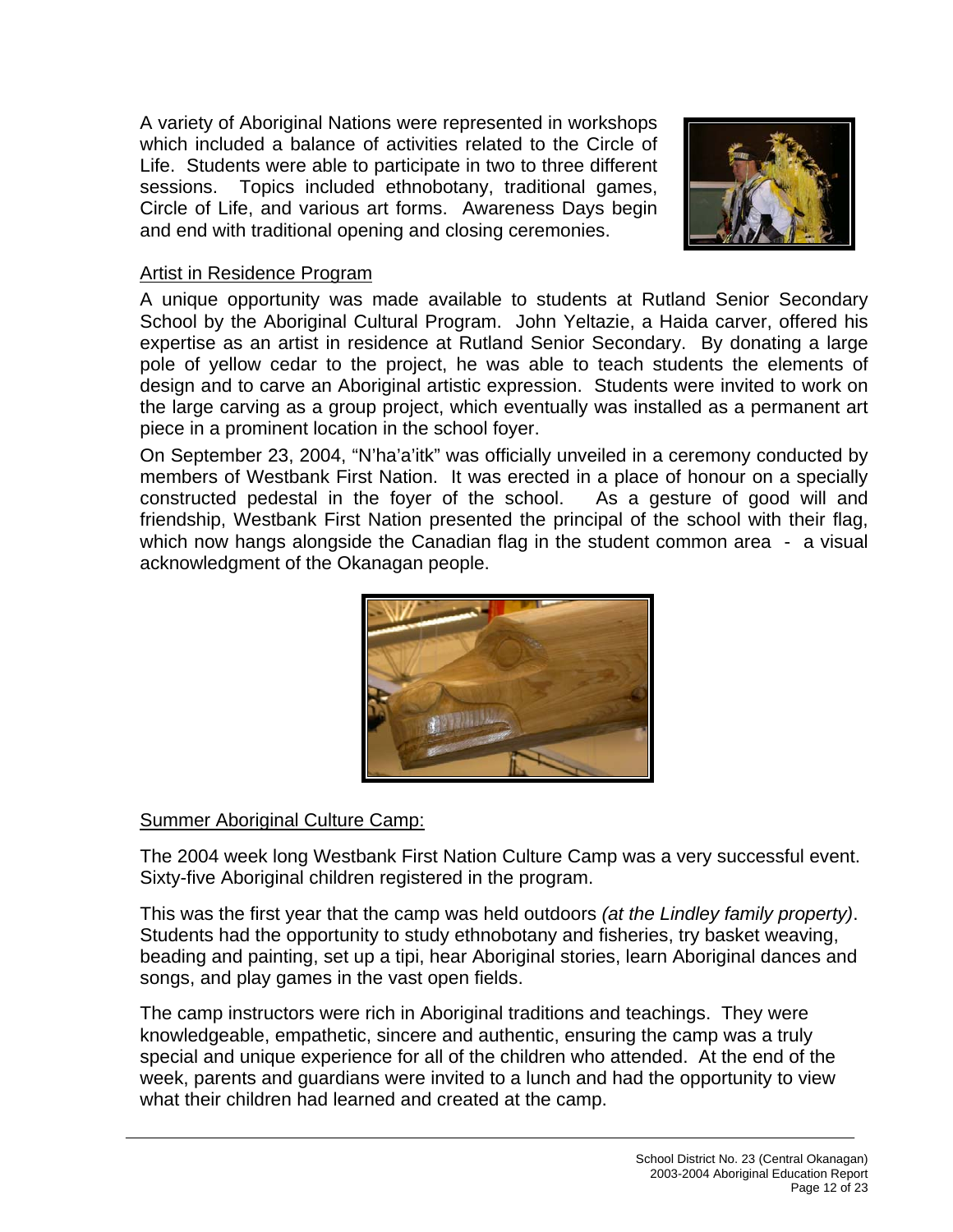# **Other School District #23 Initiatives**

#### Human Rights Exemption

To provide an opportunity for the District to select new staff *(advocates, cultural facilitator, cultural facilitator assistant,)* on the basis of Aboriginal ancestry, the Director of Human Resources sought and received an exemption from the Human Rights Commission to waive the requirement to disregard ancestry when hiring new staff. This has enabled the District to give preference to those of Aboriginal ancestry when hiring new staff to the Aboriginal Education Program.

#### Professional Development

To augment the training and personal experience that each advocate and Cultural Program staff member already possesses, staff members had access to a professional development fund. As self-directed professionals, they were able to select the activity that most directly fit their need. In 2003/04, three advocates attended conferences outside the District. In addition, all advocates attended the Regional Aboriginal Support Workers Conference held in Osoyoos and Penticton on April 8 and 9, 2004. Local workshops, including a day-long "Friends" presentation, *(suicide prevention),* were also attended by the advocates.

#### **STUDENT PERFORMANCE INFORMATION – DISTRICT RESULTS**

The following data indicates the overall academic performance of students at each grade level. The data collected will determine future goals for achieving school success.

| <b>Total Headcount and Percentage of Students Meeting or Exceeding Expectations</b> |                            |                        |       |                   |       |
|-------------------------------------------------------------------------------------|----------------------------|------------------------|-------|-------------------|-------|
|                                                                                     |                            | <b>Language Arts</b>   |       | <b>Math</b>       |       |
| Grade                                                                               |                            | <b>Head Count</b><br>% |       | <b>Head Count</b> | %     |
| K                                                                                   | <b>All Students</b>        | 1223                   | 90.35 | 1223              | 90.38 |
|                                                                                     | <b>Aboriginal Students</b> | 72                     | 92.15 | 72                | 93.75 |
|                                                                                     | <b>All Students</b>        | 1438                   | 87.92 | 1439              | 94.37 |
|                                                                                     | <b>Aboriginal Students</b> | 97                     | 88.41 | 97                | 95.54 |
| $\mathbf{2}$                                                                        | <b>All Students</b>        | 1438                   | 88.72 | 1437              | 93.15 |
|                                                                                     | <b>Aboriginal Students</b> | 102                    | 85.17 | 101               | 89.70 |
| 3                                                                                   | <b>All Students</b>        | 1554                   | 85.87 | 1554              | 91.98 |
|                                                                                     | <b>Aboriginal Students</b> | 104                    | 74.50 | 104               | 85.46 |

 Aboriginal and non-Aboriginal Kindergarten students showed comparable results at the end of the school year.

- In 2002/2003, 75% of the grade one Aboriginal students met or exceeded expectations in Language Arts compared to 85% of the non-Aboriginal students. In 2003/2004, 88% of the Aboriginal students met or exceeded expectations in Language Arts, outperforming the non-Aboriginal students.
- June 2004 primary report card results showed that a greater percentage of Aboriginal students were meeting and/or exceeding expectations in Math and Language Arts compared to previous years.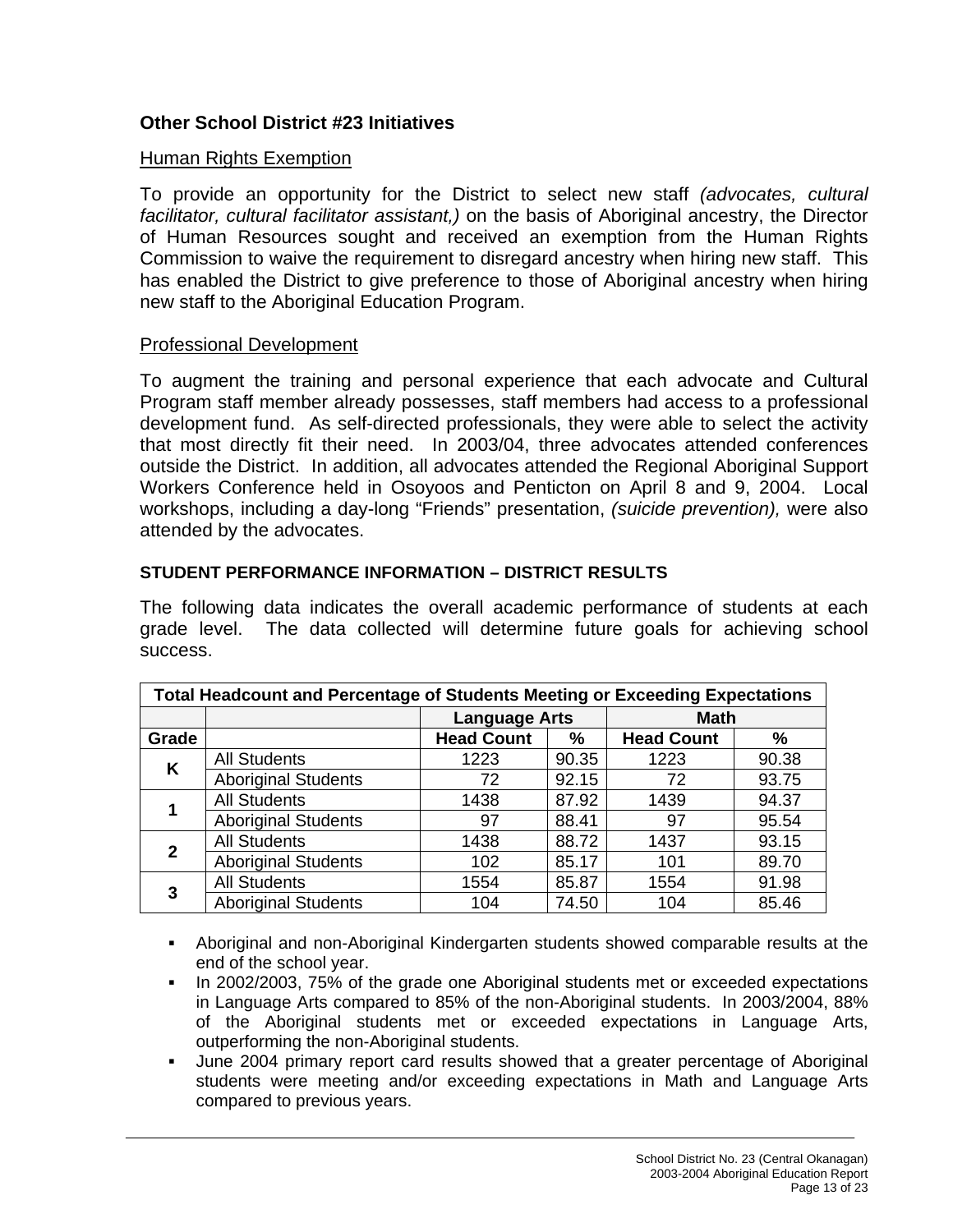| <b>Total Headcount and Percentage of Students Meeting or Exceeding Expectations</b> |                            |                      |       |                   |       |
|-------------------------------------------------------------------------------------|----------------------------|----------------------|-------|-------------------|-------|
|                                                                                     |                            | <b>Language Arts</b> |       | <b>Math</b>       |       |
| Grade                                                                               |                            | <b>Head Count</b>    | %     | <b>Head Count</b> | %     |
| $\overline{\mathbf{4}}$                                                             | <b>All Students</b>        | 1709                 | 91.26 | 1596              | 94.01 |
|                                                                                     | <b>Aboriginal Students</b> | 117                  | 88.98 | 111               | 89.83 |
| 5                                                                                   | <b>All Students</b>        | 1755                 | 89.61 | 1616              | 91.18 |
|                                                                                     | <b>Aboriginal Students</b> | 127                  | 84.35 | 119               | 85.47 |
| 6                                                                                   | <b>All Students</b>        | 1768                 | 93.77 | 1669              | 94.58 |
|                                                                                     | <b>Aboriginal Students</b> | 125                  | 82.91 | 120               | 89.32 |

**Intermediate report card results showed that 83% - 88% of the Aboriginal students were** meeting and/or exceeding expectations in Language Arts. The achievement gap between the Aboriginal students and non-Aboriginal students in Language Arts remained at 6% - 11% throughout the intermediate grades.

*Meeting or exceeding expectations is equivalent to a percentile range from 50% to 100% or a letter grade range from C- to A.* 

| <b>Total Headcount and Percentage of Students Meeting or Exceeding Expectations</b> |                            |                        |       |                   |       |
|-------------------------------------------------------------------------------------|----------------------------|------------------------|-------|-------------------|-------|
|                                                                                     |                            | <b>Language Arts</b>   |       | <b>Math</b>       |       |
| Grade                                                                               |                            | <b>Head Count</b><br>% |       | <b>Head Count</b> | $\%$  |
|                                                                                     | <b>All Students</b>        | 2025                   | 88.33 | 1738              | 87.68 |
|                                                                                     | <b>Aboriginal Students</b> | 135                    | 83.79 | 122               | 75.94 |
| 8                                                                                   | <b>All Students</b>        | 1898                   | 94.25 | 1771              | 91.24 |
|                                                                                     | <b>Aboriginal Students</b> | 106                    | 84.19 | 96                | 70.01 |
| 9                                                                                   | <b>All Students</b>        | 1950                   | 88.70 | 1852              | 93.25 |
|                                                                                     | <b>Aboriginal Students</b> | 112                    | 83.92 | 108               | 88.99 |

- Middle years report card results indicated 5% 10% achievement gap in Language Arts between Aboriginal and non-Aboriginal students.
- In grade seven and grade eight, results showed 11% 21% achievement gap in Math between Aboriginal and non-Aboriginal students.
- Comparing achievement in grade nine Math is difficult since students were enrolled in a variety of Math courses.

| <b>Total Headcount and Percentage of Students Meeting or Exceeding Expectations</b> |                            |                        |       |                   |       |
|-------------------------------------------------------------------------------------|----------------------------|------------------------|-------|-------------------|-------|
|                                                                                     |                            | <b>Language Arts</b>   |       | <b>Math</b>       |       |
| Grade                                                                               |                            | <b>Head Count</b><br>% |       | <b>Head Count</b> | %     |
| 10                                                                                  | <b>All Students</b>        | 2012                   | 92.31 | 2147              | 90.73 |
|                                                                                     | <b>Aboriginal Students</b> | 110                    | 82.90 | 136               | 91.75 |
| 11                                                                                  | <b>All Students</b>        | 1984                   | 94.41 | 2262              | 92.98 |
|                                                                                     | <b>Aboriginal Students</b> | 97                     | 92.29 | 131               | 87.13 |
| 12                                                                                  | <b>All Students</b>        | 1988                   | 99.00 | 983               | 93.66 |
|                                                                                     | <b>Aboriginal Students</b> | 107                    | 98.04 | 30                | 78.34 |

 At the secondary level, Aboriginal and non-Aboriginal students enroll in Language Arts and Math courses that represent a wide range of difficulty making comparisons unclear.

 Language Arts results reflect achievement in one or more of the following courses: English 10, English 11, Communications 11, English 12, Communications 12, English Literature 12, Technical and Professional Communications 12.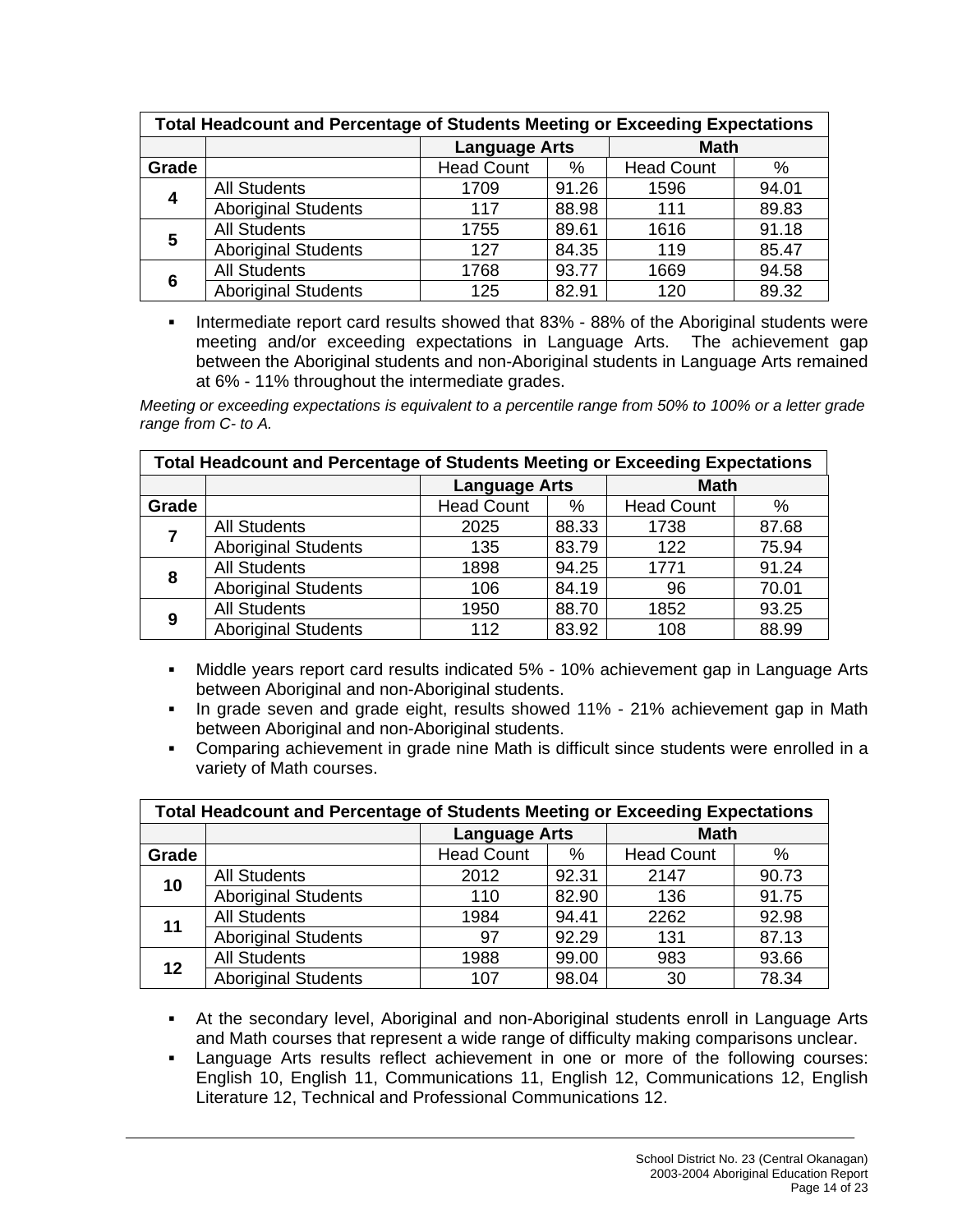- Math results reflect achievement in one or more of the following courses: Principles Math 10, Essentials Math 10, Applications Math 10, Principles Math 11, Essentials Math 11, Applications Math 11. Principles Math 12, Applications Math 12, Calculus.
- It is recommended that further information will need to be collected to determine Aboriginal academic achievement at the senior secondary level.





#### Grade 4 FSA results clearly indicated significant improvement over last year's results. The District exceeds the Provincial average score in Reading by 2 percentile points while the District remains at the Provincial norm in the other two areas. Trend lines indicate that further intervention is required to support Aboriginal students in the areas of Reading and Numeracy.

- Grade 4 Aboriginal students continue to show improvement in meeting the expectations for Writing. The Writing score remains above the District target of 90% meeting or exceeding expectations.
- In terms of participation, 95% of the grade 4 Aboriginal students participated in the grade 4 FSA while the Province averaged less than 91%.





- Grade 7 Aboriginal students continue to show significant improvement in meeting and/or exceeding expectations in Writing.
- Reading results have shown a slight decline from 2002/2003..
- Trend lines indicate that further intervention is required to support Aboriginal students in the areas of Reading and Numeracy.
- Participation rates were identical to the Province for Aboriginal students in grade 7.

# **Foundation Skills Assessment (FSA) District Results**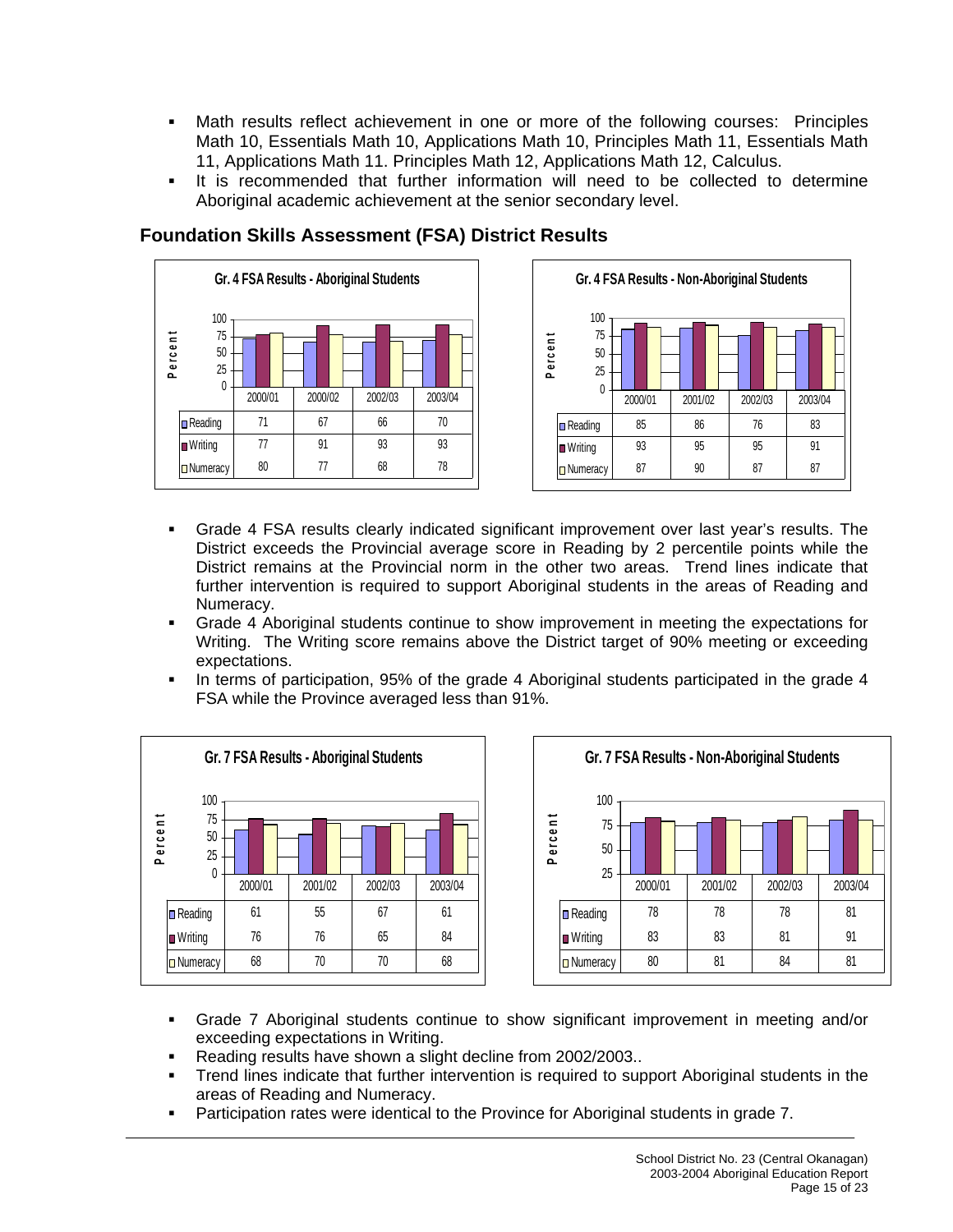#### **ABORIGINAL STUDENT GRADUATION RESULTS**





*The Ministry of Education was unable to provide 2003/2004 graduation rates/school completion data.* 

# **ATTENDANCE DATA**



- **Absenteeism became increasingly** more frequent for Aboriginal students at the middle and secondary levels.
- The absenteeism gap became particularly worrisome in grades eleven and twelve as Aboriginal students were absent almost 14% of the time.
- In grades 1-3, absenteeism was slightly higher for Aboriginal students.
- In grade four and grade five, absenteeism was comparable between Aboriginal and non-Aboriginal students.
- In grade six and grade seven, the gap in absenteeism became slightly more significant.

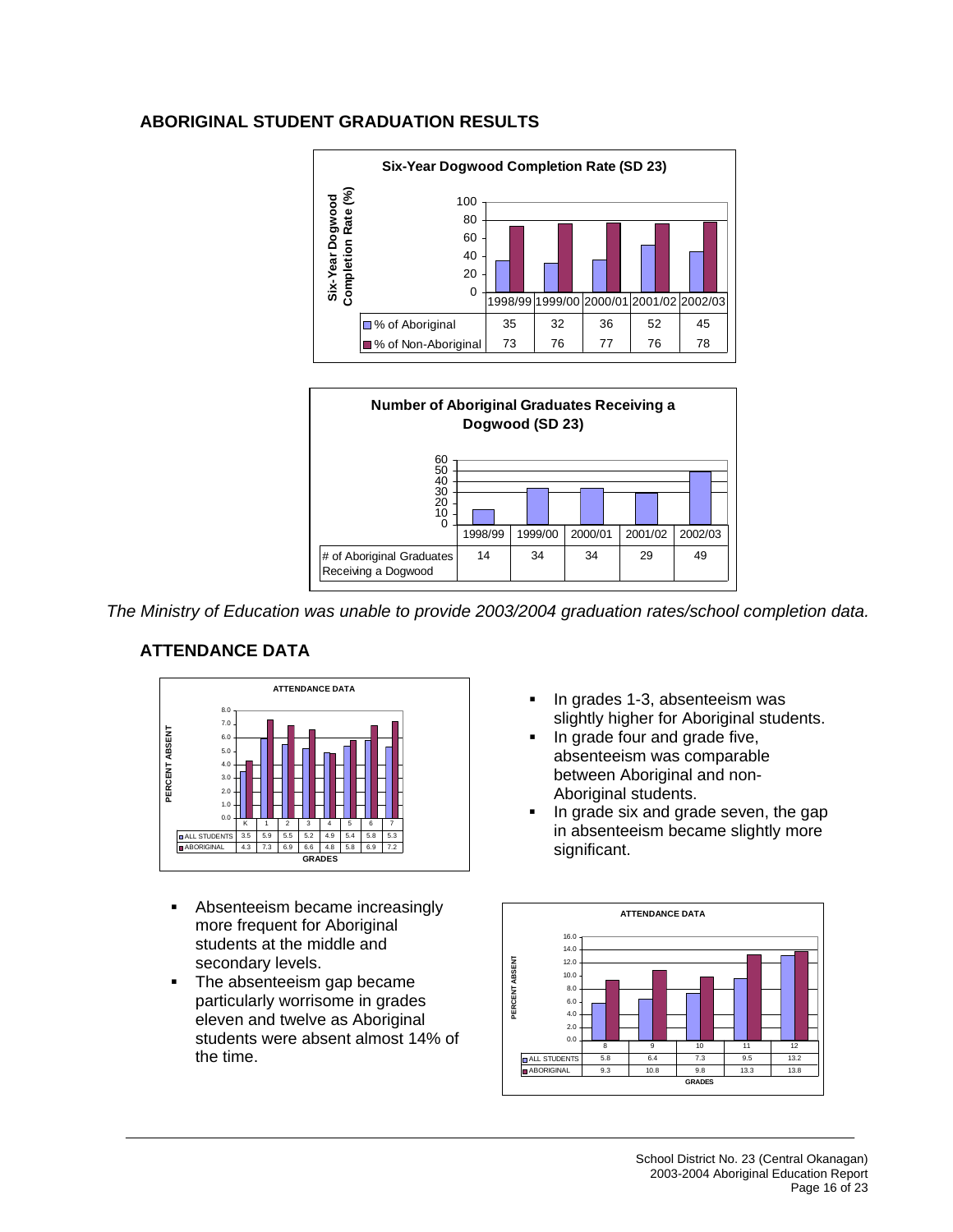#### **DISCIPLINE DATA – DEFINITE SUSPENSIONS**



- 2063 definite suspensions were recorded for overall student population of 22,005.
- Definite suspensions for overall student population  $= 9.4%$



- 326 definite suspensions were recorded for Aboriginal student population of 1,482.
- Definite suspensions for Aboriginal student population  $= 22\%$ .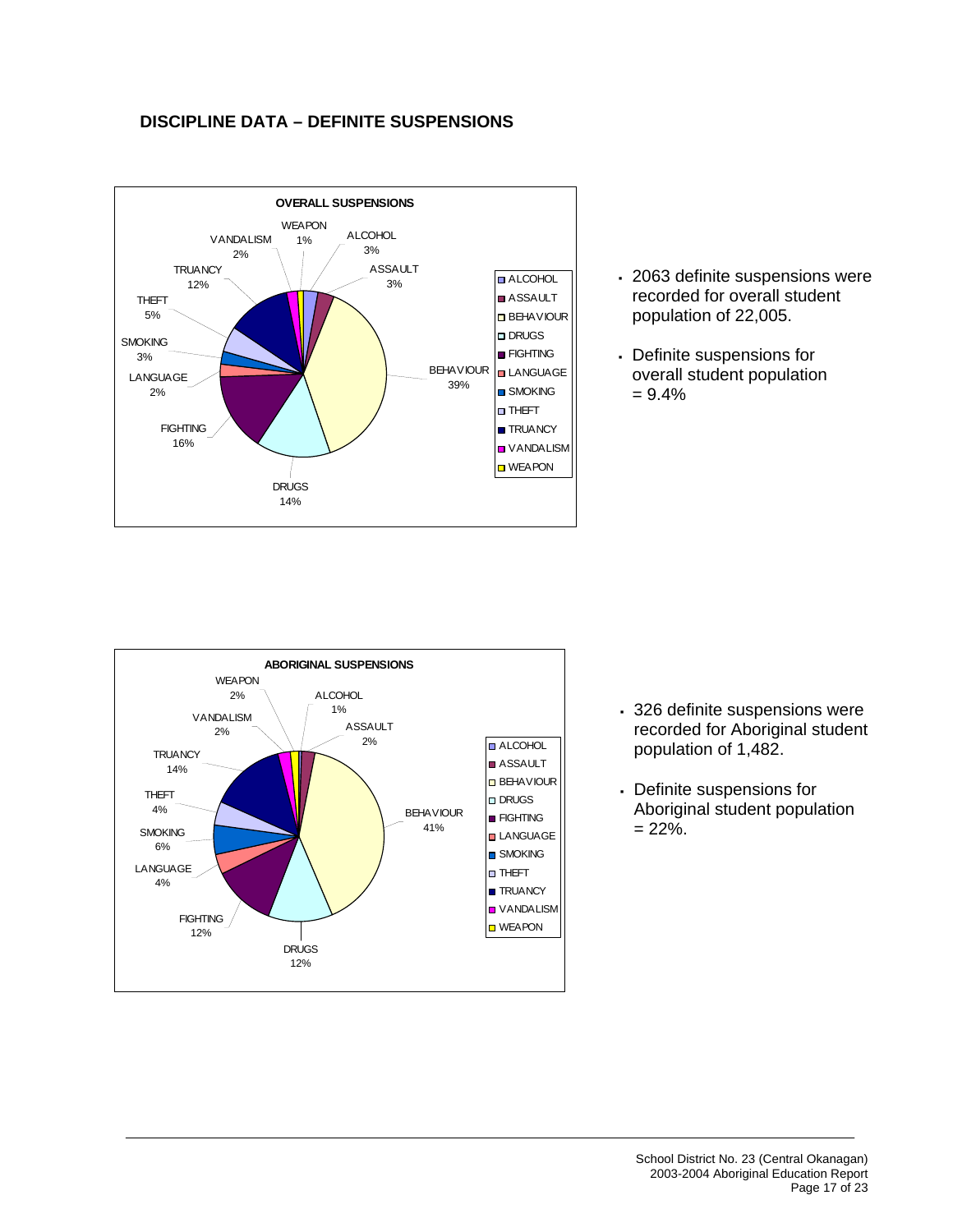#### **CONCLUSION: OUR FUTURE VISION**

As evidenced in this report, Aboriginal student achievement has significantly improved in the past ten years. In 1994, less than 25% of the Aboriginal students in School District #23 successfully graduated. Aboriginal student graduation rates have doubled; however, the disparity between Aboriginal and non-Aboriginal student achievement remains significant. And, for that reason, the District's Aboriginal Program remains in effect to foster school success for all Aboriginal students.

In preparation for the development of an Enhancement Agreement, Sterling Consulting has been contracted to conduct an evaluation of the District's Aboriginal Education Program. The final report will be available November 30th, 2005. It is anticipated that recommendations from Sterling Consulting's Report will serve to guide the development of the District's first Enhancement Agreement. It is hoped that the Enhancement Agreement will be finalized by Spring 2006.

The District and the Aboriginal Education Committee are committed to developing an Enhancement Agreement for the 2005/2006 school year in order to establish reasonable and attainable performance goals that foster parity with non-Aboriginal students.

To address specific performance and delivery expectation, the Ministry has mandated that the Enhancement Agreement will:

- 1. represent a unified body whose authority to speak about the Aboriginal community is accepted by the Aboriginal community;
- 2. ensure that shared decision making be an established dialogic process;
- 3. support equal participation in the Enhancement Agreement;
- 4. consult and collaborate to enable vision and goal setting in all areas of education;
- 5. track key student performance indicators at all levels (pre-school, K-12);
- 6. commit to regular reporting of results with integrity to include an evaluation and reporting process on the outcomes of the Enhancement Agreement;
- 7. ensure that the Aboriginal Education Program include a focus on continuous improvement in the academic performance of its students; and,
- 8. hold Aboriginal cultural knowledge as relevant in all aspects of learning, and include resources, strategies, and assessments to ensure its relevance.

For more information, please contact:

Aboriginal Education Committee c/o School District No. 23 1940 Underhill Street Kelowna, B.C. V1X5X7 (250) 470-3210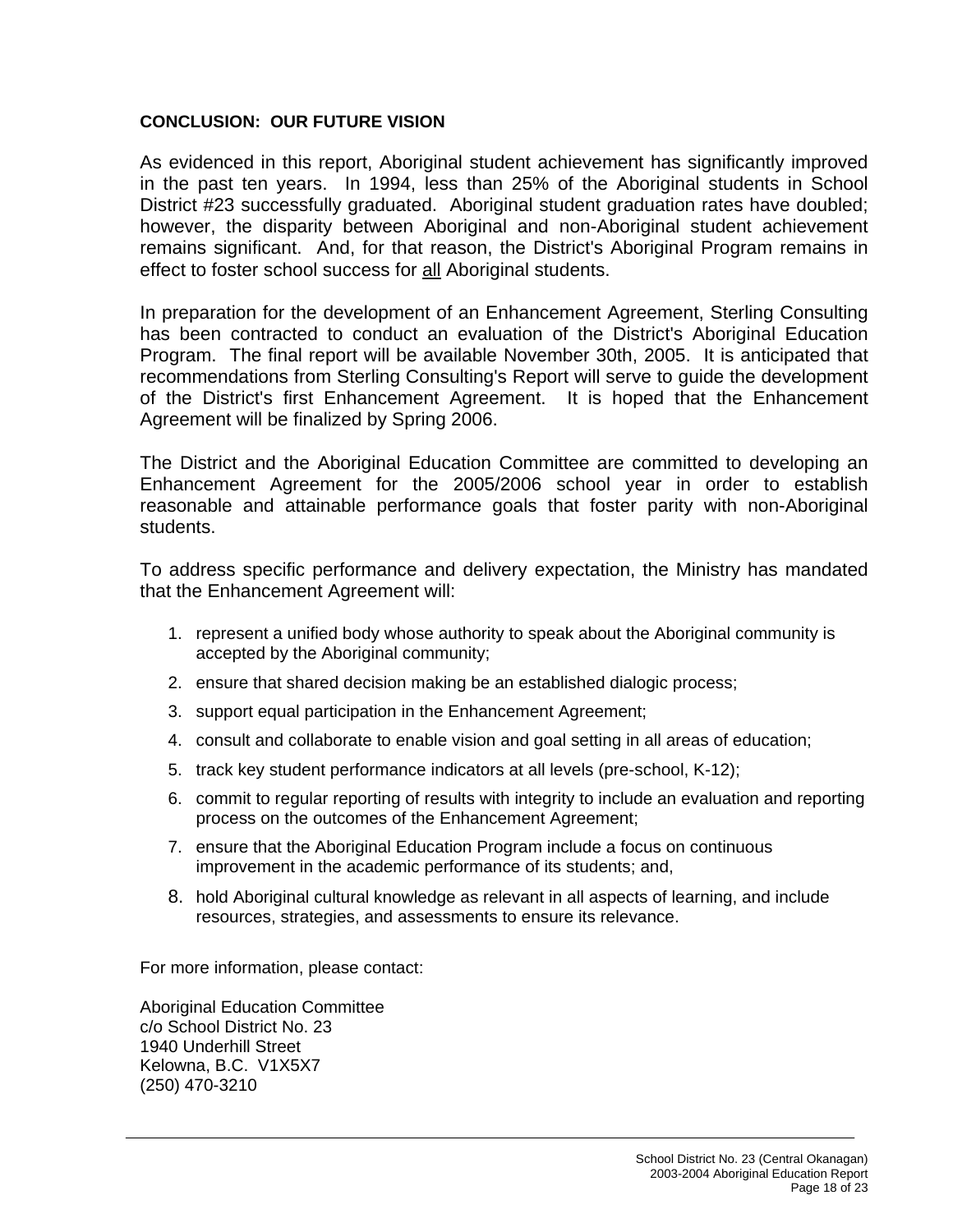Please note: The following appendixes provide further information regarding the Aboriginal Education Program including the Terms of Reference, 2003/2004 budget statement, Advocate assignments, and the First Nations Certified Education Assistants (FNCEA) school assignments.

.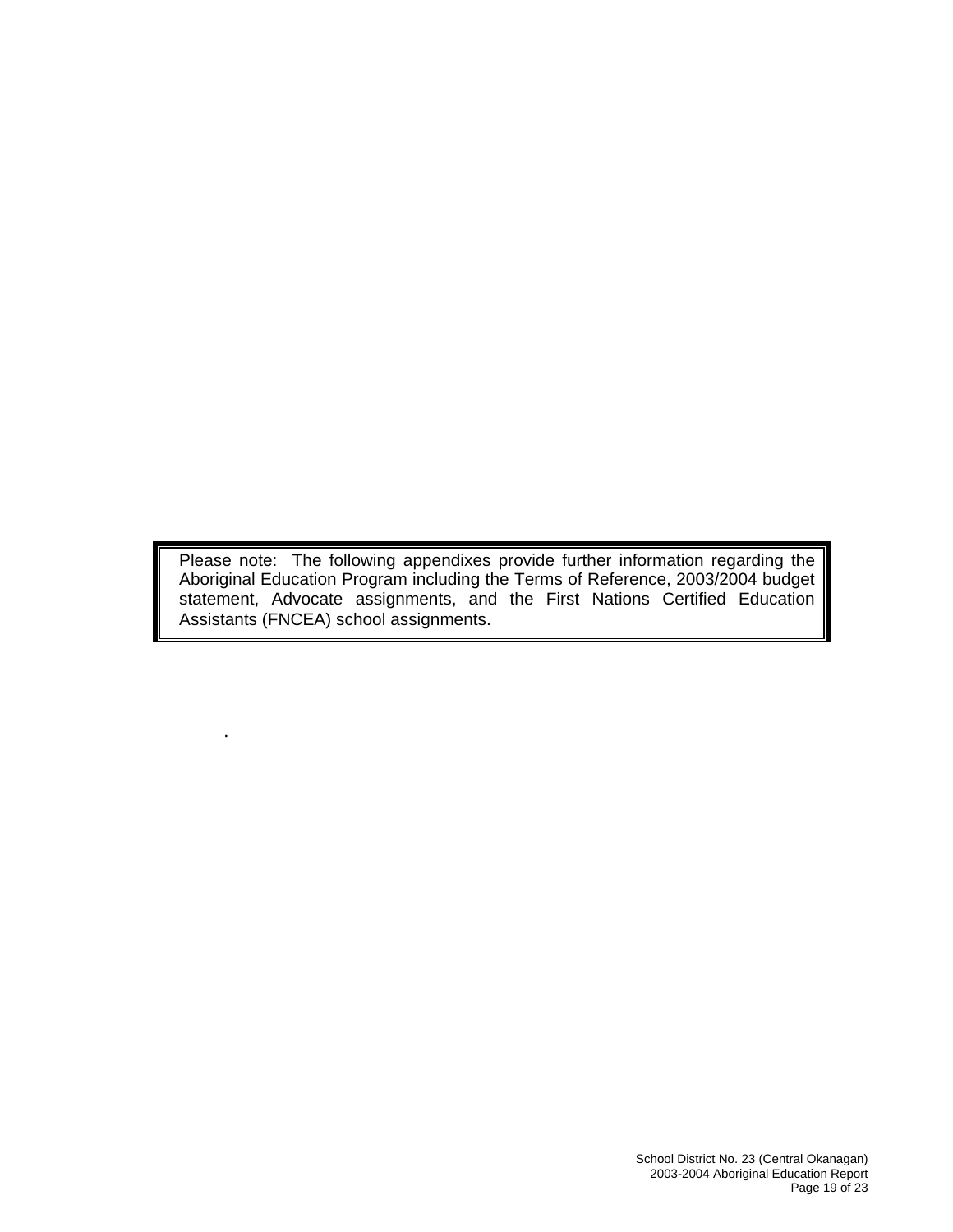## **APPENDIX**

*appendix a* 

# **School District No. 23 Aboriginal Education Committee**

# **Terms of Reference**

- 1. To review School District policies as they relate to Aboriginal learners, to endorse such policies as supporting Aboriginal interests and to recommend changes to such policy as may be necessary.
- 2. To review annually the monitoring, evaluation and reporting programs and services for Aboriginal students including Cultural Facilitators, Aboriginal Advocates and all other personnel responsible for providing Aboriginal programs and services on matters related to communications and involvement with the Aboriginal communities.
- 3. To ensure that the richness and diversity of Aboriginal languages, history and cultures and the contributions of Aboriginal to Canadian society is recognized and incorporated into the curriculum at all levels.
- 4. To ensure those current topics effecting Aboriginal peoples are presented in the curriculum from an Aboriginal perspective.
- 5. To mutually develop the annual budget for Aboriginal targeted funds.
- 6. To ensure that relevant Aboriginal student data is collected on student enrolment and achievement.
- 7. To communicate with Aboriginal communities and parents on an ongoing basis.
- 8. To ensure that the interests of all Aboriginal students within the District are met regardless of residency.
- 9. To support the hiring of Aboriginal staff within the School District programs and services at all levels.
- 10. To support research supporting Aboriginal education issues.
- 11. To support cultural awareness within the administration, professional and support service sectors of the School District.
- 12. To include School District No. 23 representation in a non-voting capacity of one or two Directors of Instruction.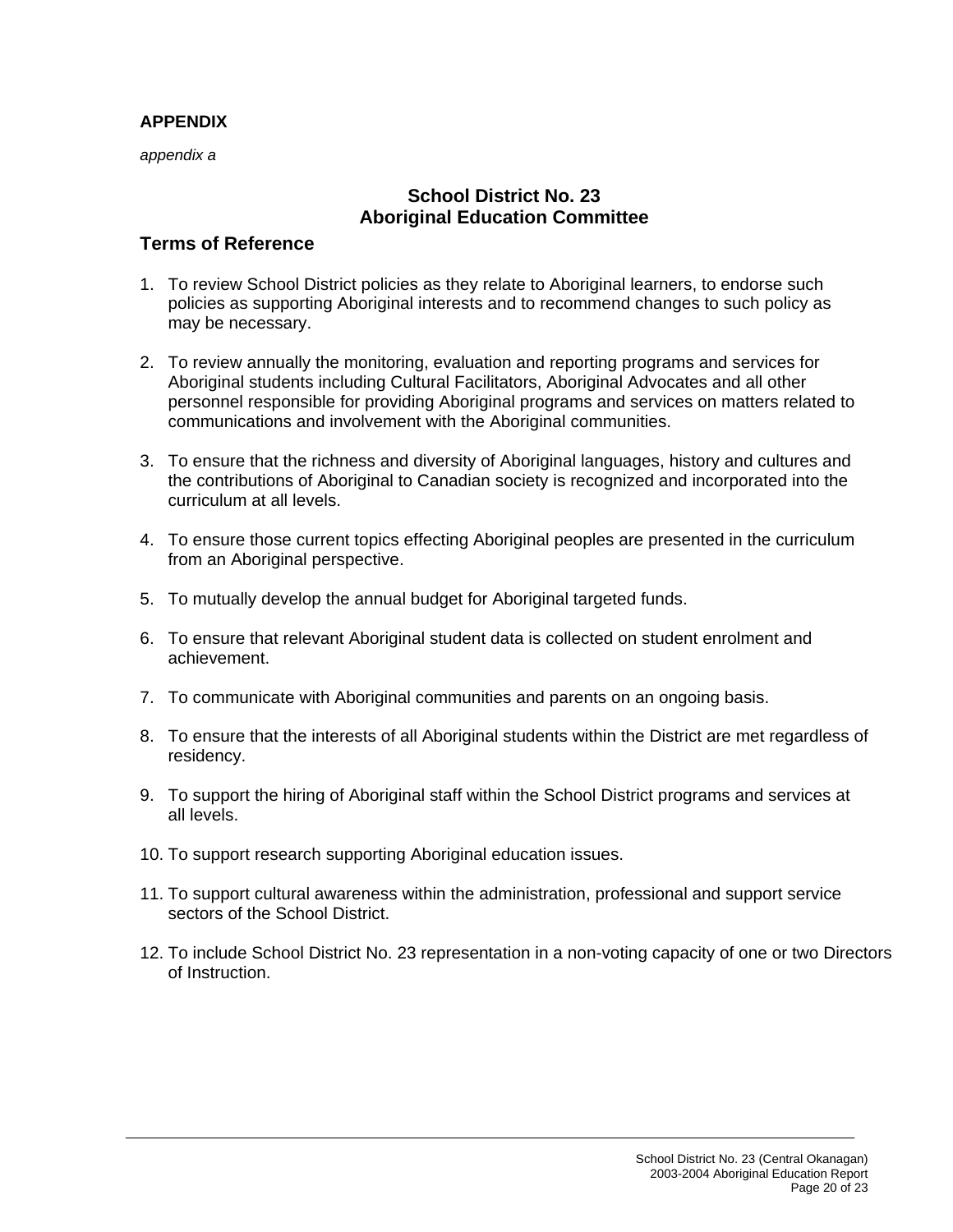#### *appendix b*

| School District #23 (Central Okanagan)<br>2003-04 Aboriginal Funding and Budget |            |            |                     |                  |                  |
|---------------------------------------------------------------------------------|------------|------------|---------------------|------------------|------------------|
| Funding                                                                         | 2003-04    |            | Per                 | 2003-04          | Actual<br>to Jan |
|                                                                                 | Actual     |            | <b>Student</b>      | <b>Budget</b>    | 31/04            |
|                                                                                 | <b>FTE</b> |            | Funding             |                  |                  |
| <b>Total FTE</b>                                                                | 1,480.50   |            | 950.00              | 1,406,475        |                  |
| Surplus                                                                         |            |            |                     |                  |                  |
| Carryforward                                                                    |            |            |                     | 77,541           |                  |
| <b>Total Targeted Funding</b>                                                   |            |            |                     | 1,484,016        |                  |
| <b>Budget</b>                                                                   |            |            |                     |                  |                  |
| <b>Allocation to Schools</b>                                                    |            |            |                     |                  |                  |
| <b>School Surplus Allocations</b>                                               |            |            |                     | 16,010           | 3,015            |
| <b>Secondary Allocations</b>                                                    |            | 325        | 150.00              | 48,750           | 11,440           |
| <b>Total Allocation to Schools</b>                                              |            |            |                     | 64,760           | 14,455           |
|                                                                                 |            |            |                     |                  |                  |
| <b>District Allocation</b>                                                      |            | <b>FTE</b> |                     |                  |                  |
| <b>Teacher Salary</b>                                                           |            | 1.00       | 63,700              | 63,700           | 32,451           |
| <b>Advocates Salaries</b>                                                       |            | 15.00      | 30,968              | 464,520          | 238,934          |
| <b>Cultural Facilitator Salary</b>                                              |            | 1.00       | 32,090              | 32,090           | 12,879           |
| <b>Cultural Facilitator Assistant Salary</b>                                    |            | 0.57       | 28,724              | 16,373           | 5,496            |
| <b>CEA Salaries</b>                                                             |            | 13.50      | 30,968              | 418,057          | 182,569          |
| <b>Staff Benefits</b>                                                           |            |            |                     | 240,845          | 119,200          |
| Professional Development-Support Staff                                          |            |            |                     | 3,000            | 1,065            |
| Mileage                                                                         |            |            |                     | 13,500           | 4,764            |
| <b>Cultural Supplies</b>                                                        |            |            |                     | 30,000           | 12,924           |
| <b>General Teaching Supplies</b>                                                |            |            |                     | 33,000           | 12,264           |
| Westbank Language Camp                                                          |            |            |                     | 8,000            | 0                |
| Telephone/Admin                                                                 |            |            |                     | 3,200            | 1,851            |
| <b>General District Level Account (Unallocated)</b>                             |            |            |                     | 92,972           | $-16,381$        |
| <b>Subtotal District Spending</b>                                               |            |            |                     | 1,419,256        | 608,016          |
|                                                                                 |            |            |                     |                  |                  |
| <b>Total Expenses</b>                                                           |            |            |                     | 1,484,016        | 622,471          |
|                                                                                 |            |            | <b>Balance Left</b> | $\boldsymbol{0}$ |                  |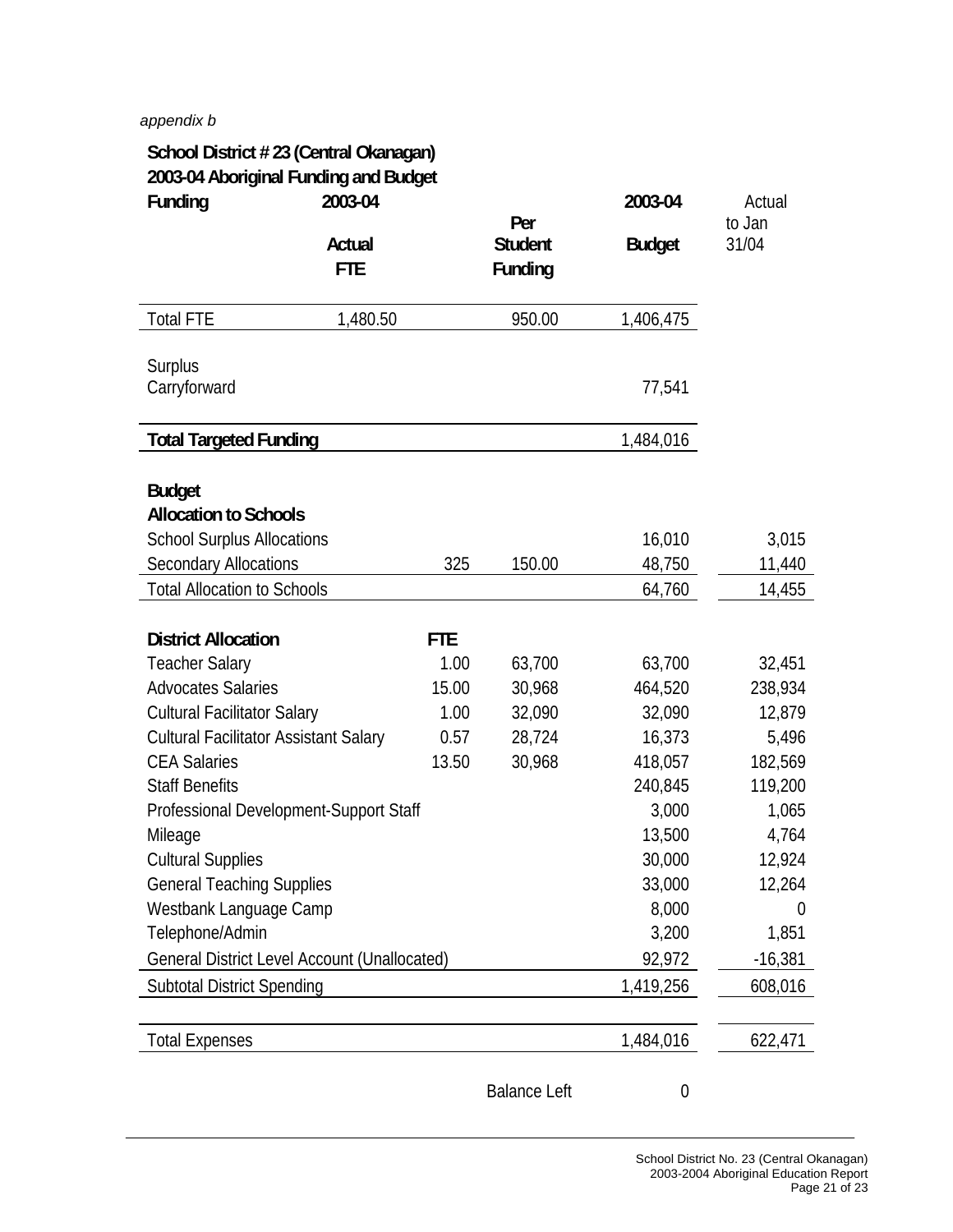#### *appendix c*

#### First Nations Student Advocate – School Assignments 2003/2004

| Angie Alexander-Paul<br>Mount Boucherie Secondary                                                                      | Audrey Barr:<br><b>Rutland Senior Secondary</b>                                                                                                                                                           | <b>Sharon Bond</b><br><b>Chief Tomat Elementary</b><br><b>Hudson Road Elementary</b>                              |
|------------------------------------------------------------------------------------------------------------------------|-----------------------------------------------------------------------------------------------------------------------------------------------------------------------------------------------------------|-------------------------------------------------------------------------------------------------------------------|
|                                                                                                                        |                                                                                                                                                                                                           | Shannon Lake Elementary                                                                                           |
| Jane Clements                                                                                                          | Shawn Coupland                                                                                                                                                                                            | <b>Richard Gauthier</b>                                                                                           |
| A.S. Matheson Elementary<br><b>Bankhead Elementary</b>                                                                 | <b>Belgo Elementary</b><br><b>Springvalley Middle</b>                                                                                                                                                     | Kelowna Senior Secondary<br><b>Okanagan Mission Secondary</b>                                                     |
| Pat Gregoire                                                                                                           | Wayne Jack                                                                                                                                                                                                | Simone Medland                                                                                                    |
| <b>Black Mountain Elementary</b><br><b>Ellison Elementary</b><br><b>Pearson Elementary</b><br>South Rutland Elementary | <b>Central School Programs</b><br>KI O Middle                                                                                                                                                             | <b>Central School Programs</b><br>Dr. Knox Middle                                                                 |
| Shannondee Rigby<br>George Pringle Elementary<br><b>Glenrosa Elementary</b><br>Helen Gorman Elementary                 | Veronica Roesler<br><b>Anne McClymont Elementary</b><br><b>Casorso Elementary</b><br><b>Glenmore Elementary</b><br>North Glenmore Elementary<br>South Kelowna Elementary<br><b>Watson Road Elementary</b> | Hannah Vedan<br>Davidson Road Elementary<br>George Elliot Secondary<br>Oyama Elementary<br>Peter Greer Elementary |
| Christina Verhagen                                                                                                     | Nicole Werstuik                                                                                                                                                                                           | Sandra Whattam                                                                                                    |
| <b>Rutland Elementary</b><br><b>Rutland Middle</b>                                                                     | Glenrosa Middle<br><b>Peachland Elementary</b>                                                                                                                                                            | Mount Boucherie Secondary                                                                                         |
| Leanne Willard                                                                                                         | <b>Todd Wilson</b>                                                                                                                                                                                        |                                                                                                                   |
| Constable Neil Bruce Middle<br>Rose Valley Elementary                                                                  | Dorothea Walker Elementary<br><b>Quigley Elementary</b><br>Raymer Elementary<br><b>Springvalley Elementary</b>                                                                                            |                                                                                                                   |